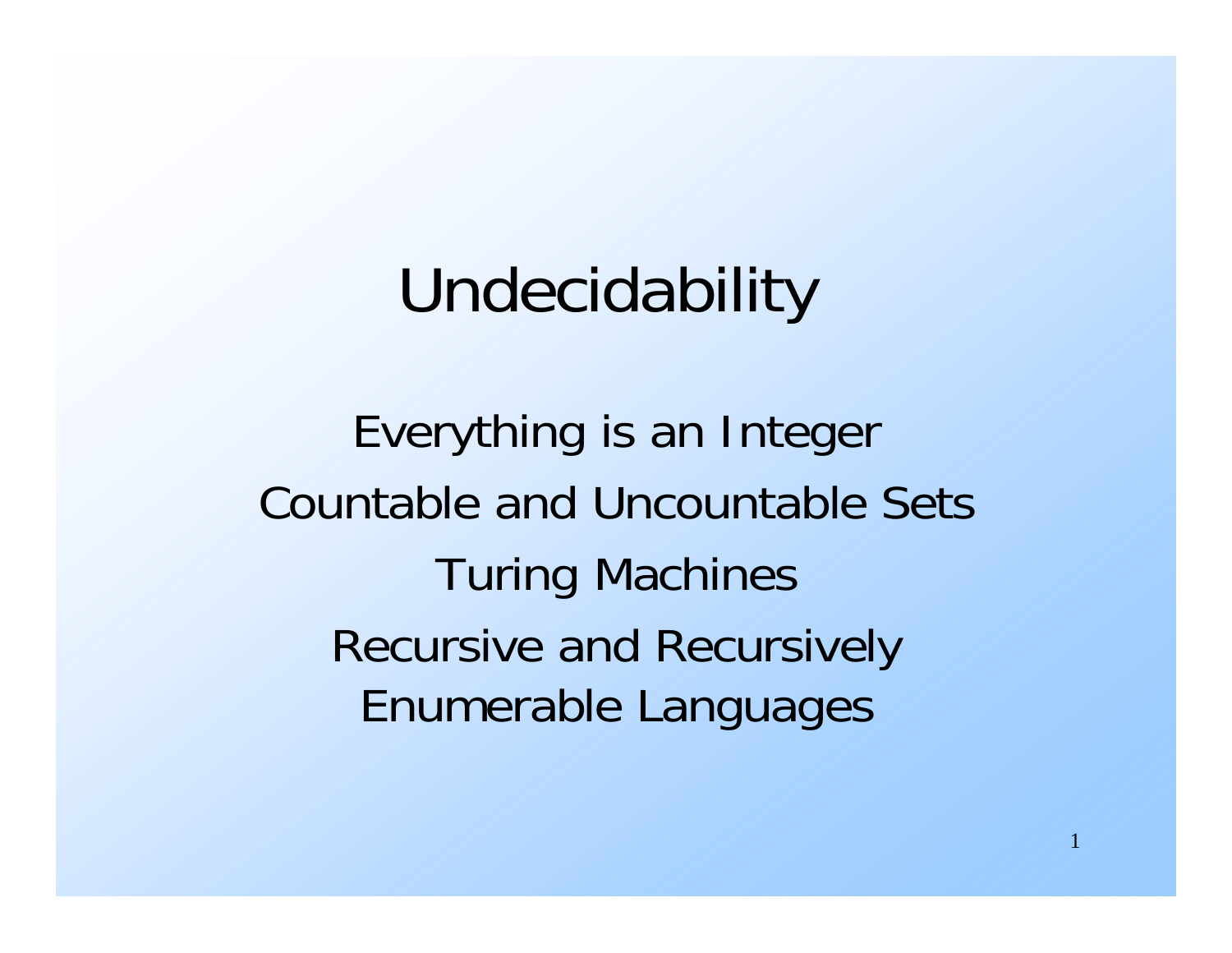## Integers, Strings, and Other Things

◆ Data types have become very important as a programming tool.

◆ But at another level, there is only one type, which you may think of as integers or strings.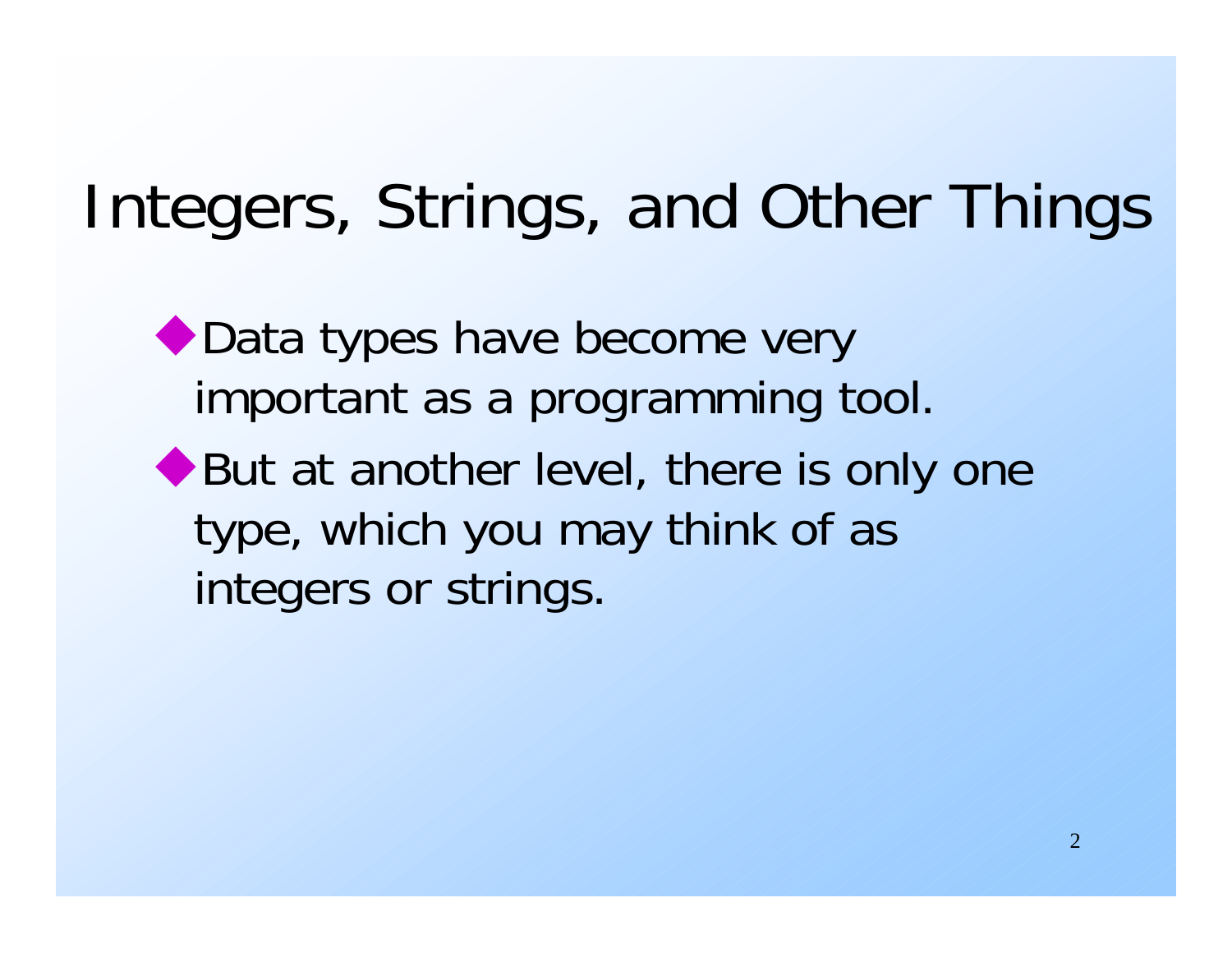## Example: Text

◆ Strings of ASCII or Unicode characters can be thought of as binary strings, with 8 or 16 bits/character.

- ◆ Binary strings can be thought of as integers.
- It thus makes sense to talk about "the i-th" string".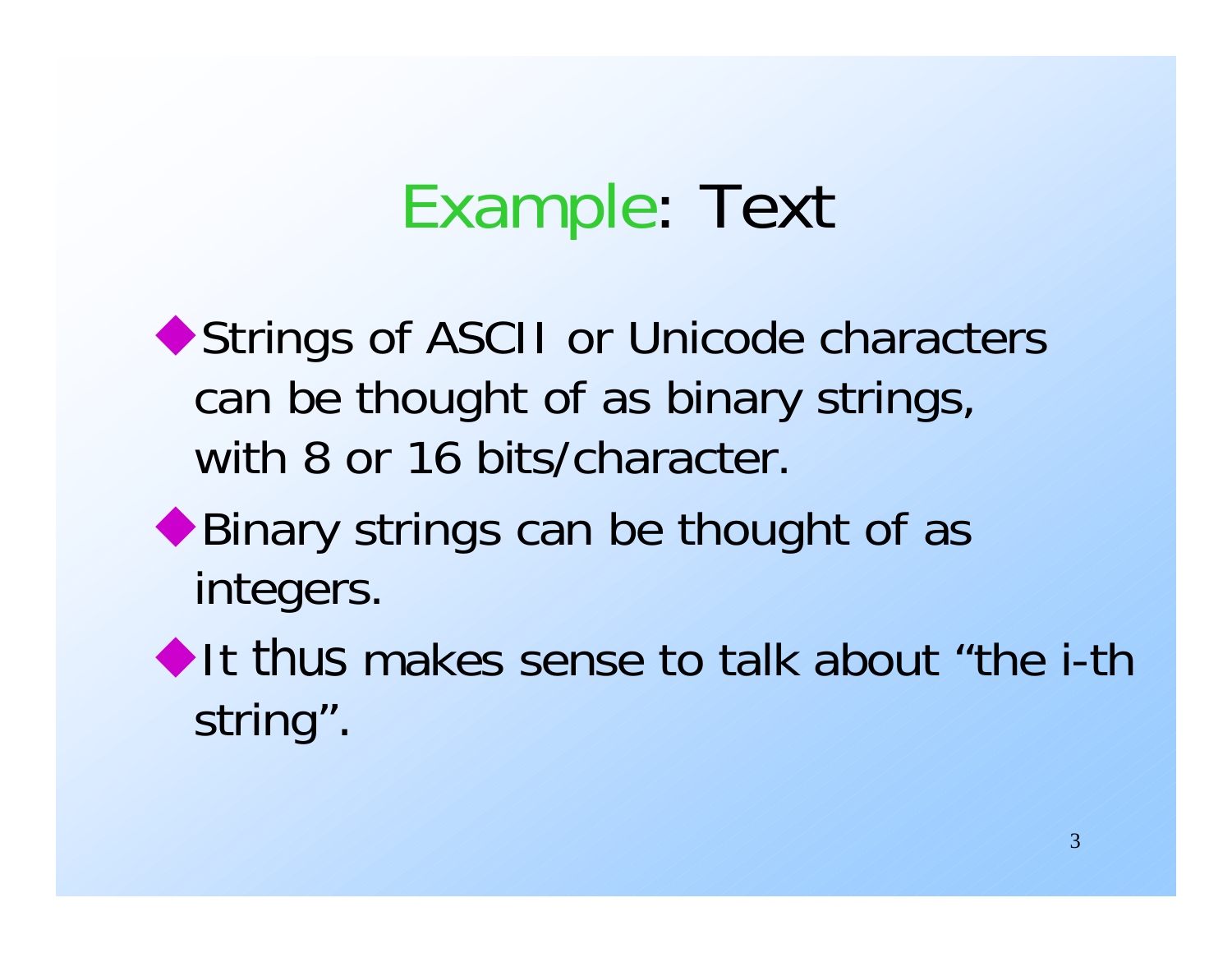## Binary Strings to Integers

◆ There's a small glitch:

- If you think them simply as binary integers, then strings like 101, 0101, 00101, … all appear to represent 5.
- Fix by prepending a "1" to the string before converting to an integer.
	- Thus, 101, 0101, and 00101 are the 13<sup>th</sup>, 21<sup>st</sup>, and 37<sup>th</sup> strings, respectively.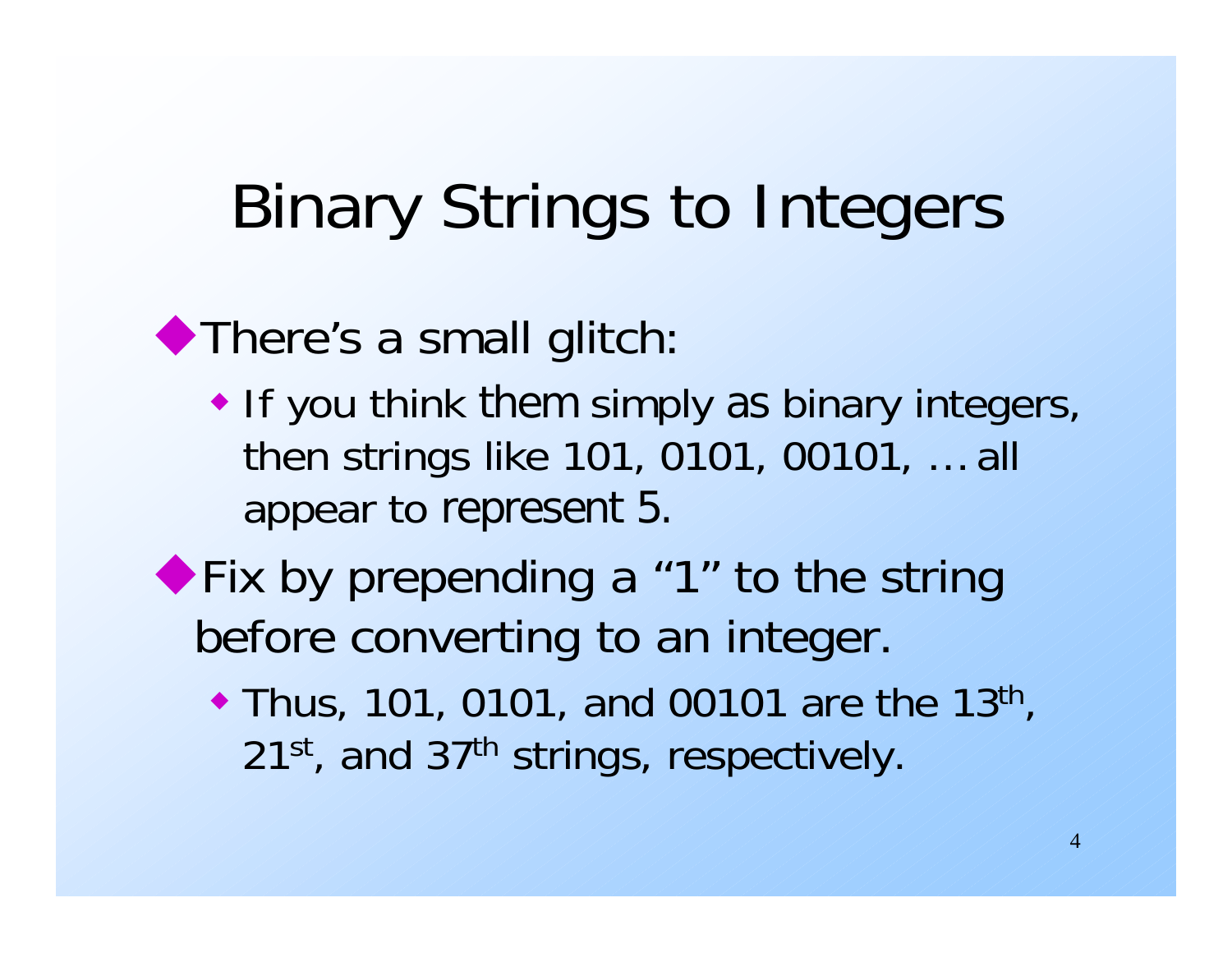## Example: Images

**Represent an image in (say) GIF.** ◆ The GIF file is an ASCII string. ◆ Convert string to binary. ◆ Convert binary string to integer. • Now we have a notion of "the i-th" image".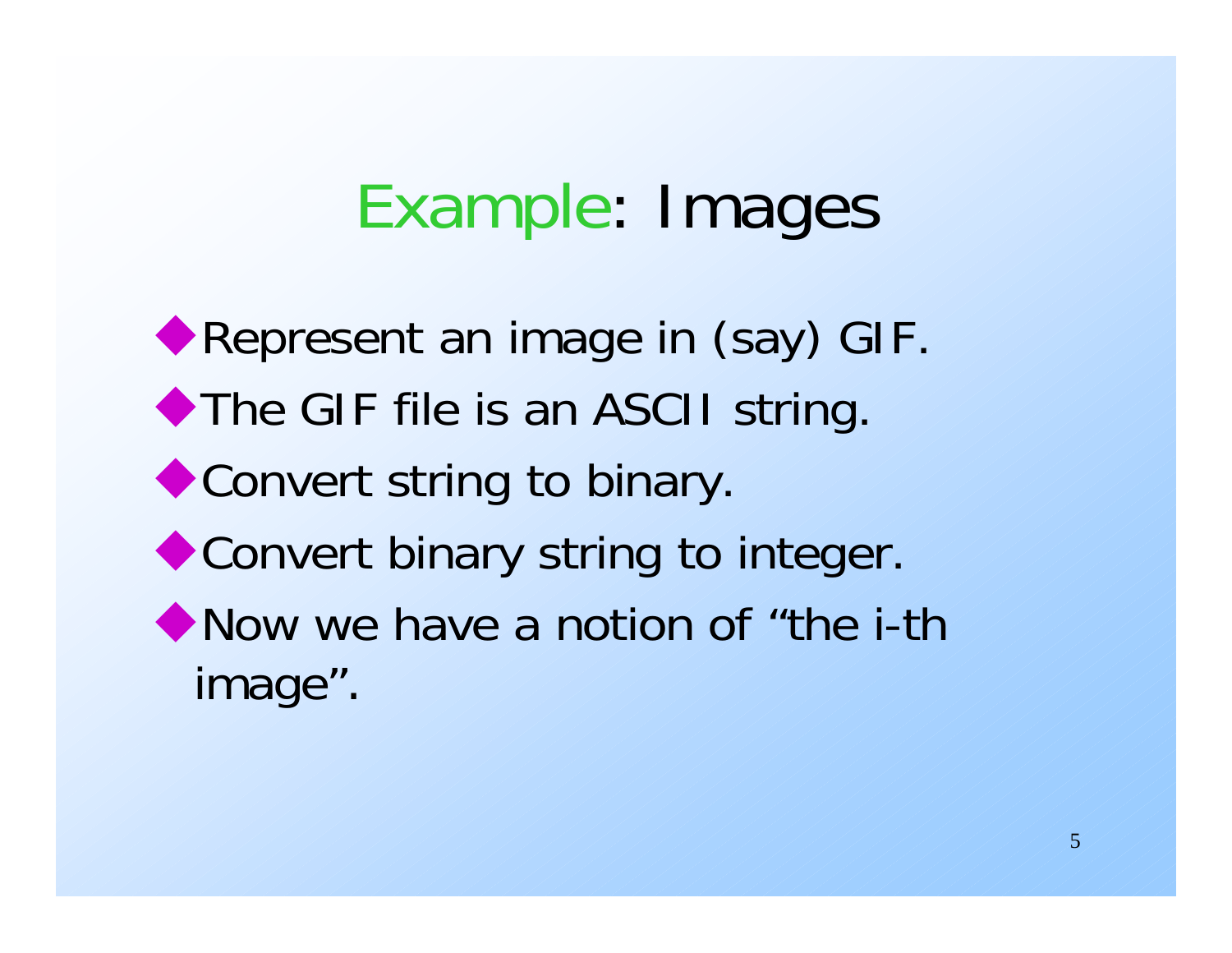#### Example: Proofs

A formal proof is a sequence of logical expressions, each of which follows from the ones before it.

- Encode mathematical expressions of any kind in Unicode.
- ◆ Convert expression to a binary string and then an integer.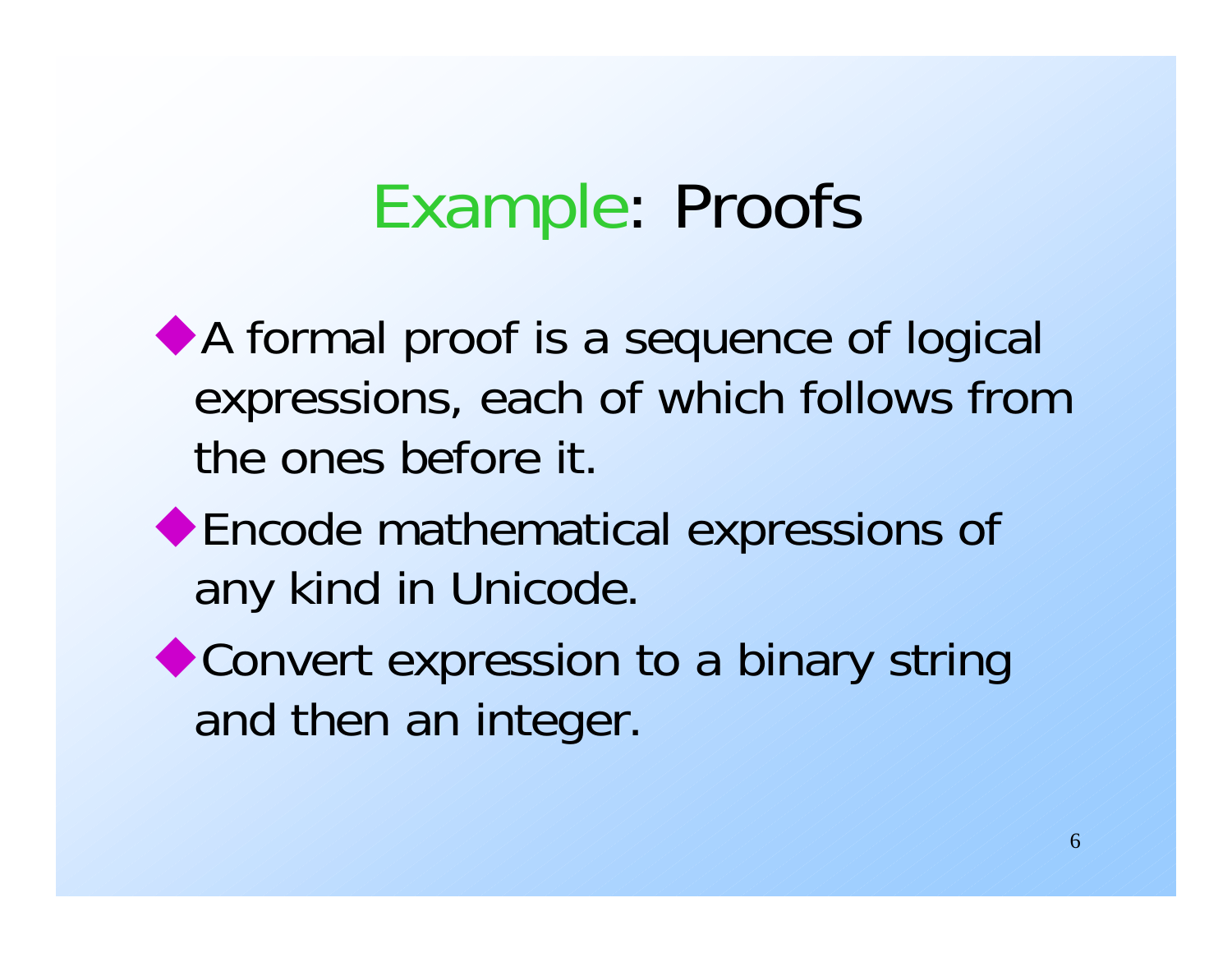## Proofs – (2)

◆ But since a proof is a sequence of expressions, it would be convenient to have a simple way to separate them. Also, we need to indicate which expressions are given.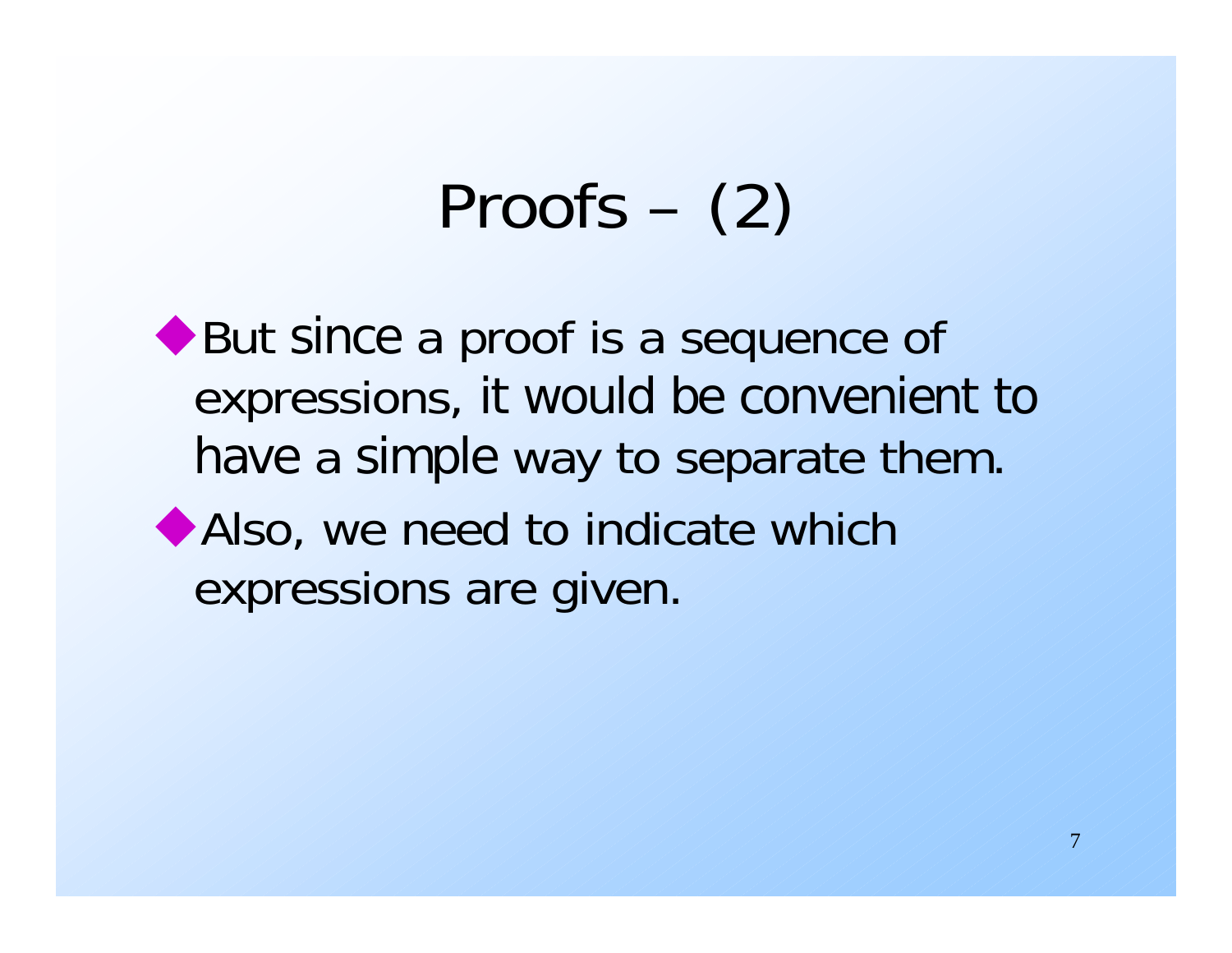## Proofs – (3)

- ◆ Quick-and-dirty way to introduce new symbols into binary strings:
	- 1. Given a binary string, precede each bit by 0. ◆ Example: 101 becomes 010001.
	- 2. Use strings of two or more 1's as the special symbols.
		- Example:  $111 =$  "the following expression is given";  $11 =$  "end of expression."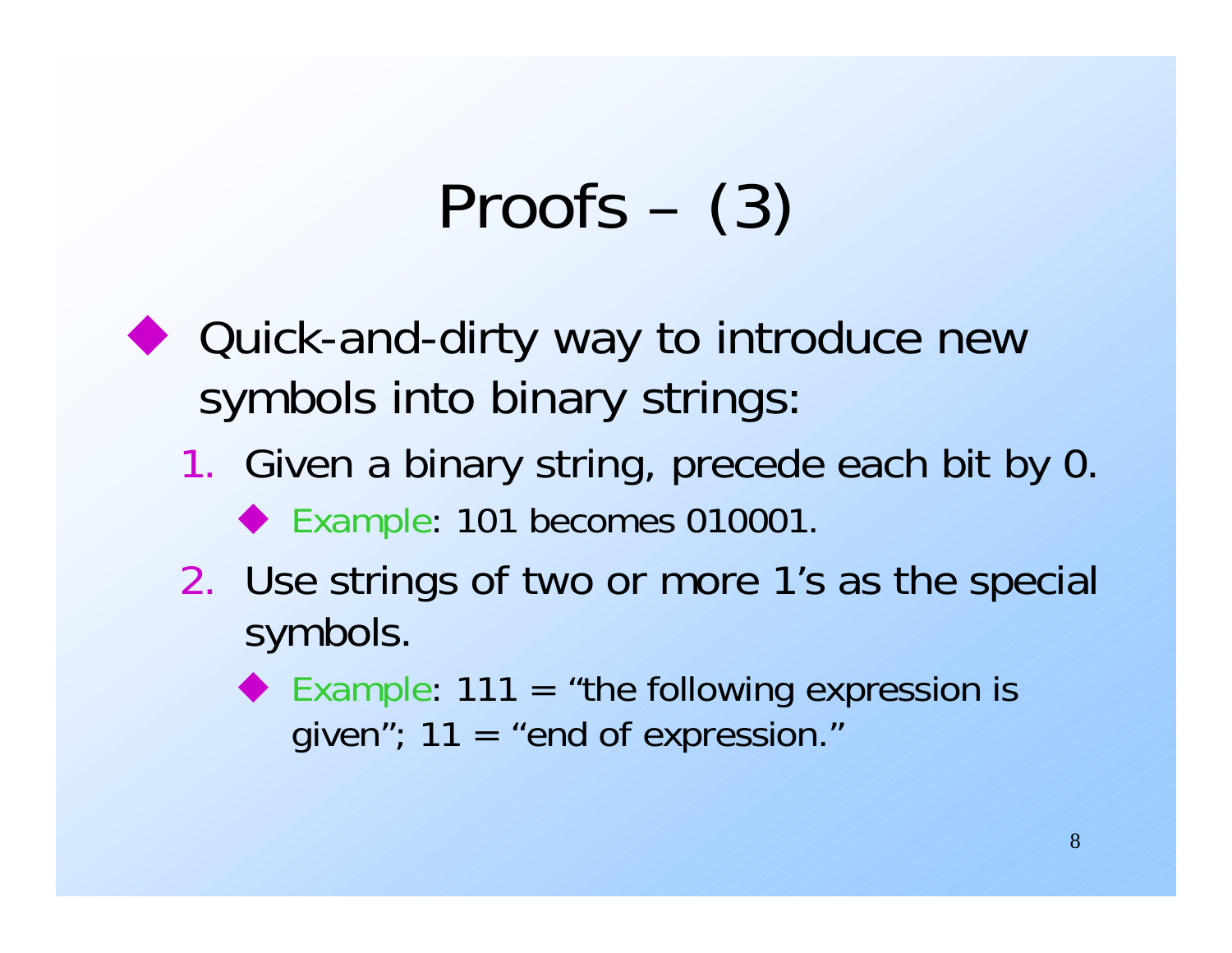## Example: Encoding Proofs

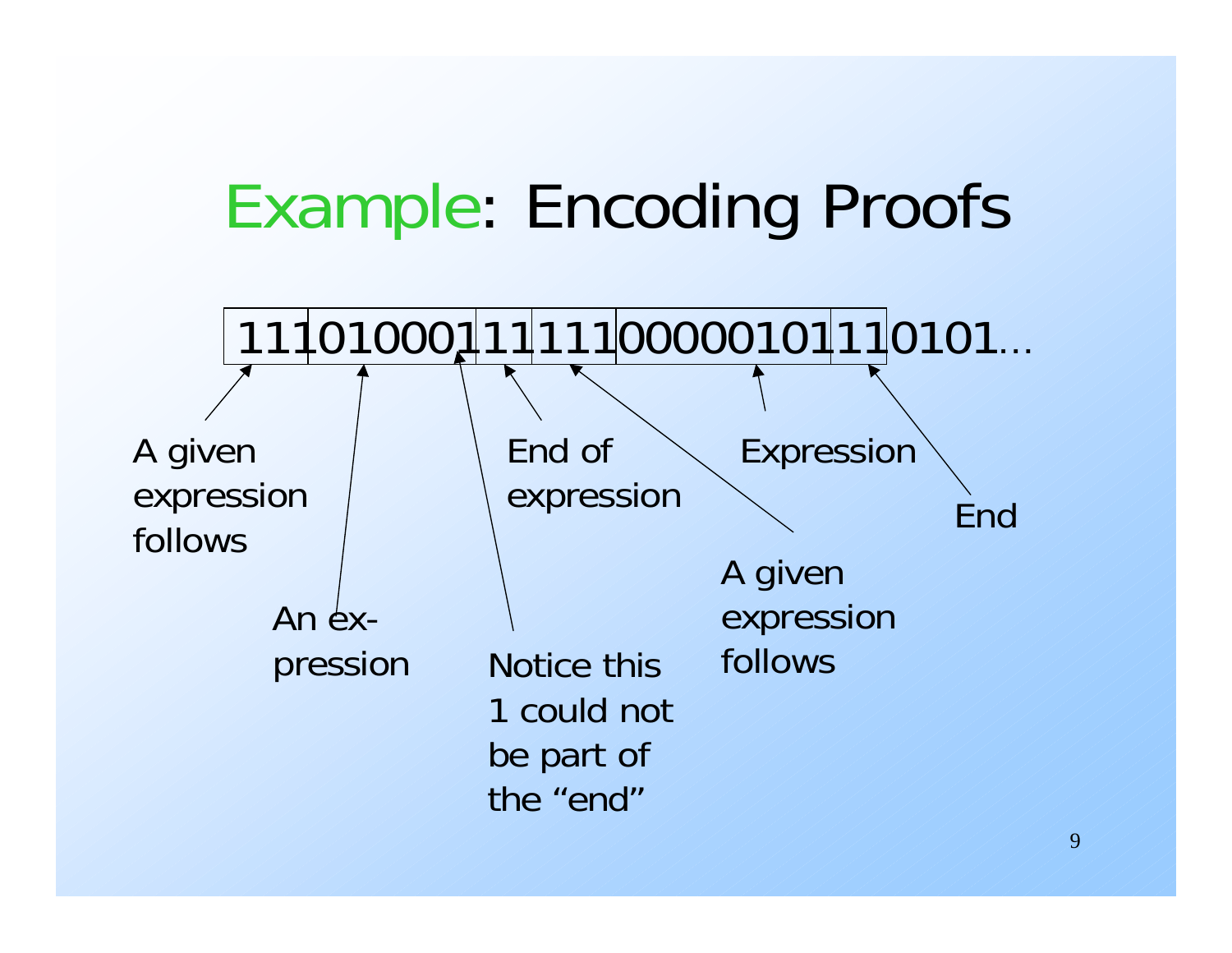#### Example: Programs

**Programs are just another kind of data.** 

- Represent a program in ASCII.
- ◆ Convert to a binary string, then to an integer.
- Thus, it makes sense to talk about "the i-th program".
- Hmm…There aren't all that many programs. Each (decision) program accepts one language.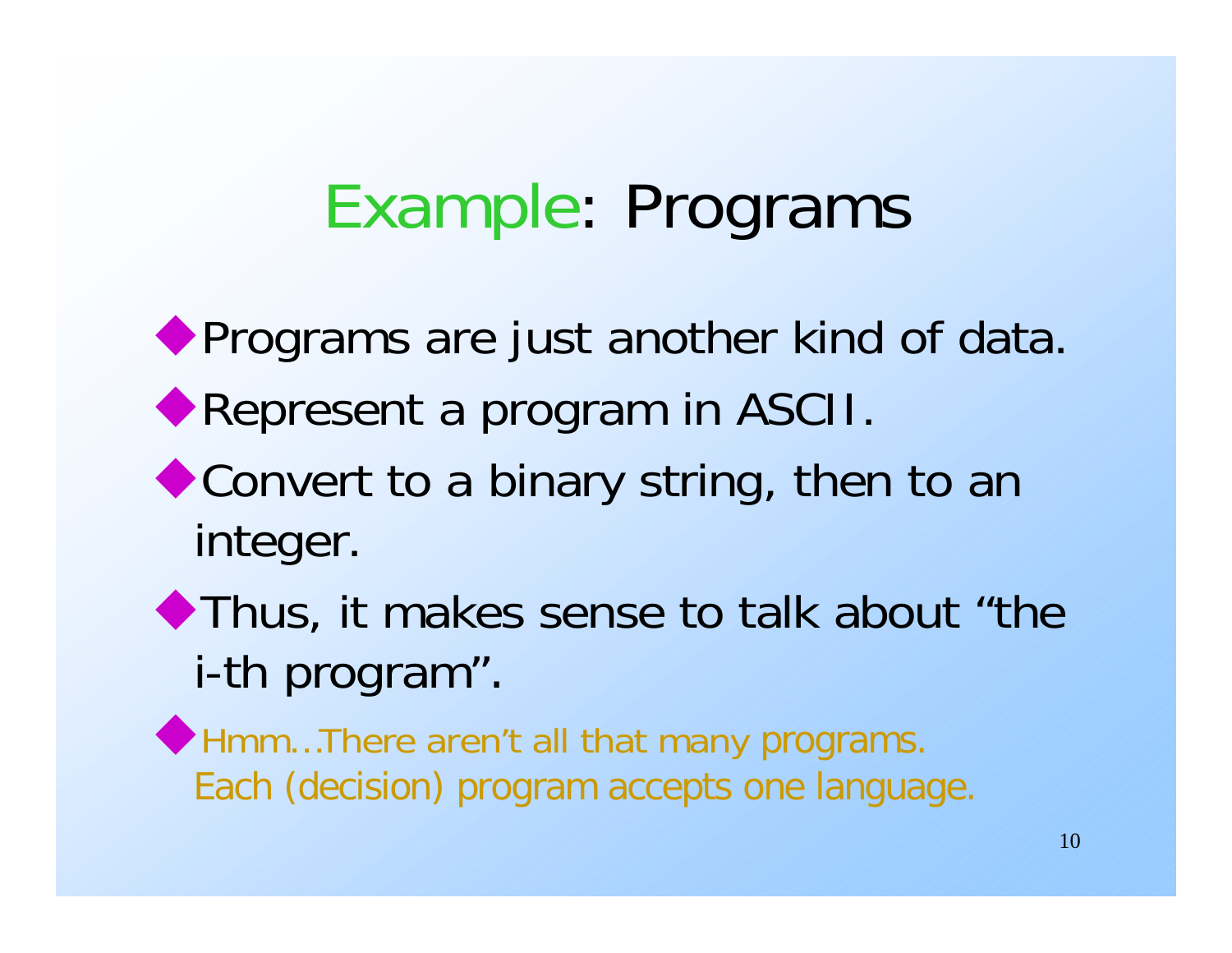## Finite Sets

Intuitively, a *finite set* is a set for which there is a particular integer that is the count of the number of members. ◆ Example: {a, b, c} is a finite set; its cardinality is 3.  $\blacklozenge$  It is impossible to find a 1-1 mapping between a finite set and a proper

subset of itself.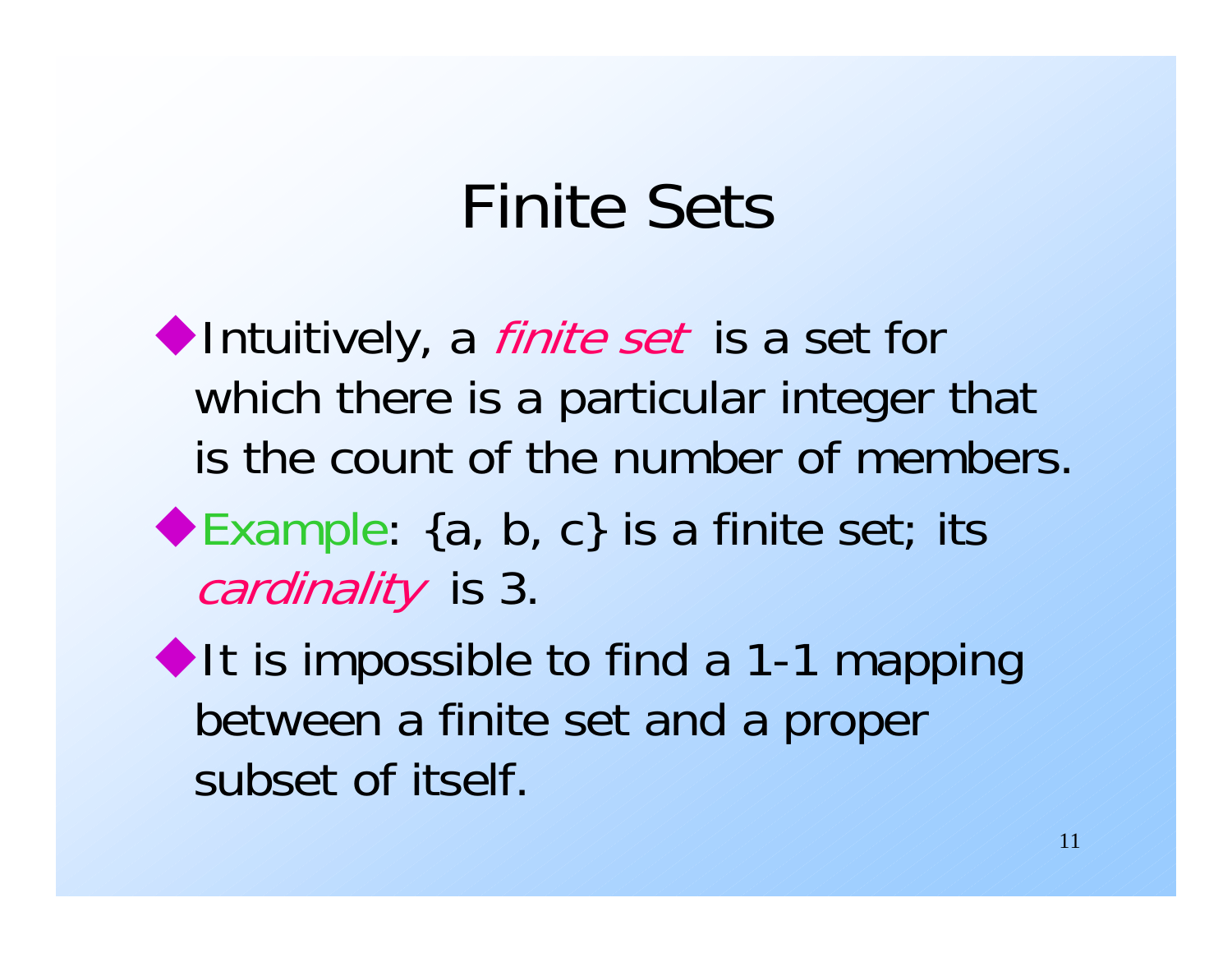#### Infinite Sets

Formally, an *infinite set* is a set for which there is a 1-1 correspondence between itself and a proper subset of itself.

- ◆ Example: the positive integers  $\{1, 2, 3, ...\}$ is an infinite set.
	- $\bullet$  There is a 1-1 correspondence 1<->2, 2<->4, 3<->6,… between this set and a proper subset (the set of even integers).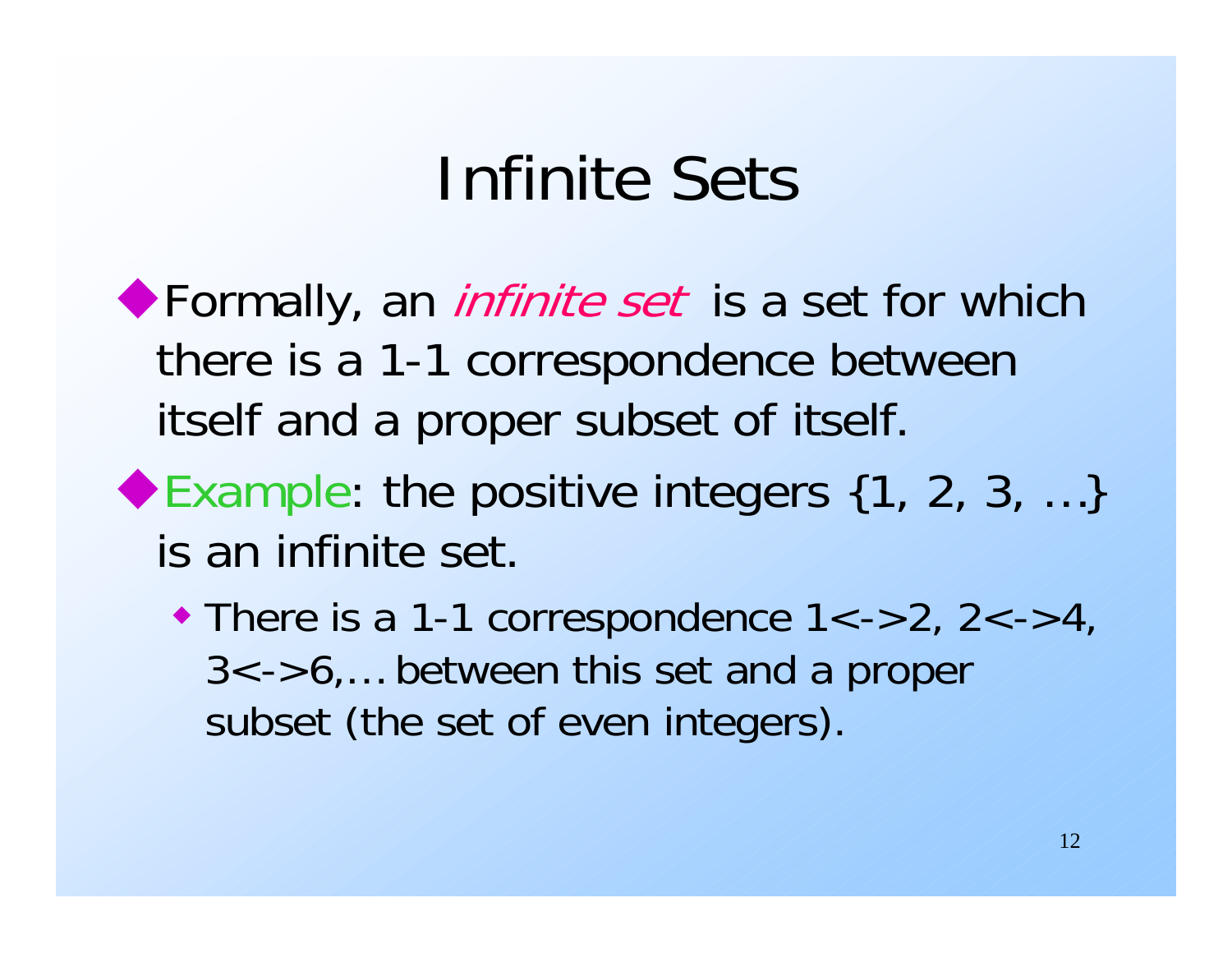#### Countable Sets

A countable set is a set with a 1-1 correspondence with the positive integers. Hence, all countable sets are infinite. ◆ Example: All integers.  $\bullet$  0<->1; -i <-> 2i; +i <-> 2i+1. ◆ Thus, order is 0, -1, 1, -2, 2, -3, 3,... Examples: set of binary strings, set of Java programs.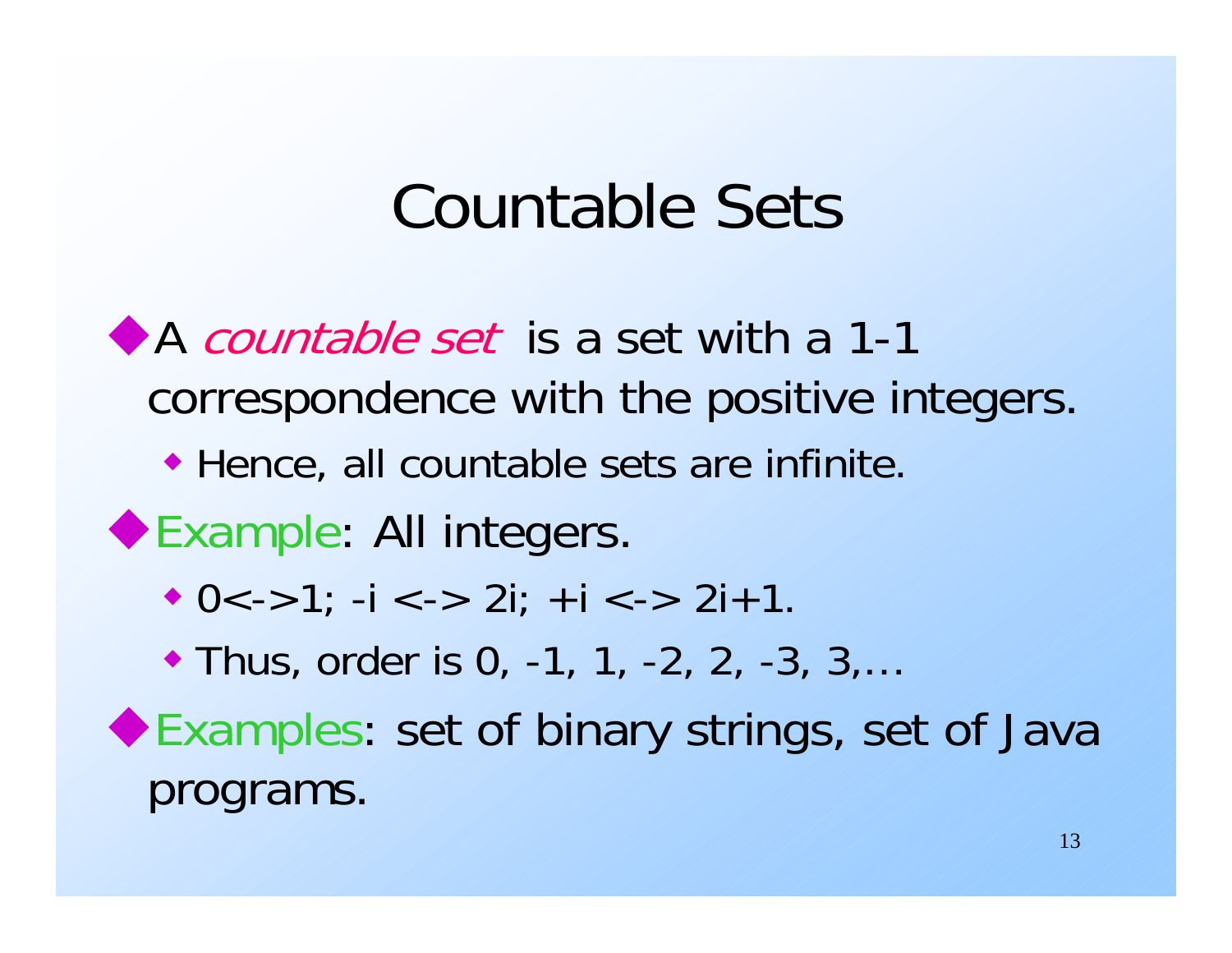## Example: Pairs of Integers

◆ Order the pairs of positive integers first by sum, then by first component:

 $\blacklozenge$  [1,1], [2,1], [1,2], [3,1], [2,2], [1,3],  $[4,1]$ ,  $[3,2]$ ,...,  $[1,4]$ ,  $[5,1]$ ,...

 $\blacklozenge$ Interesting exercise: Figure out the function  $f(i,j)$  such that the pair [i,j] corresponds to the integer f(i,j) in this order.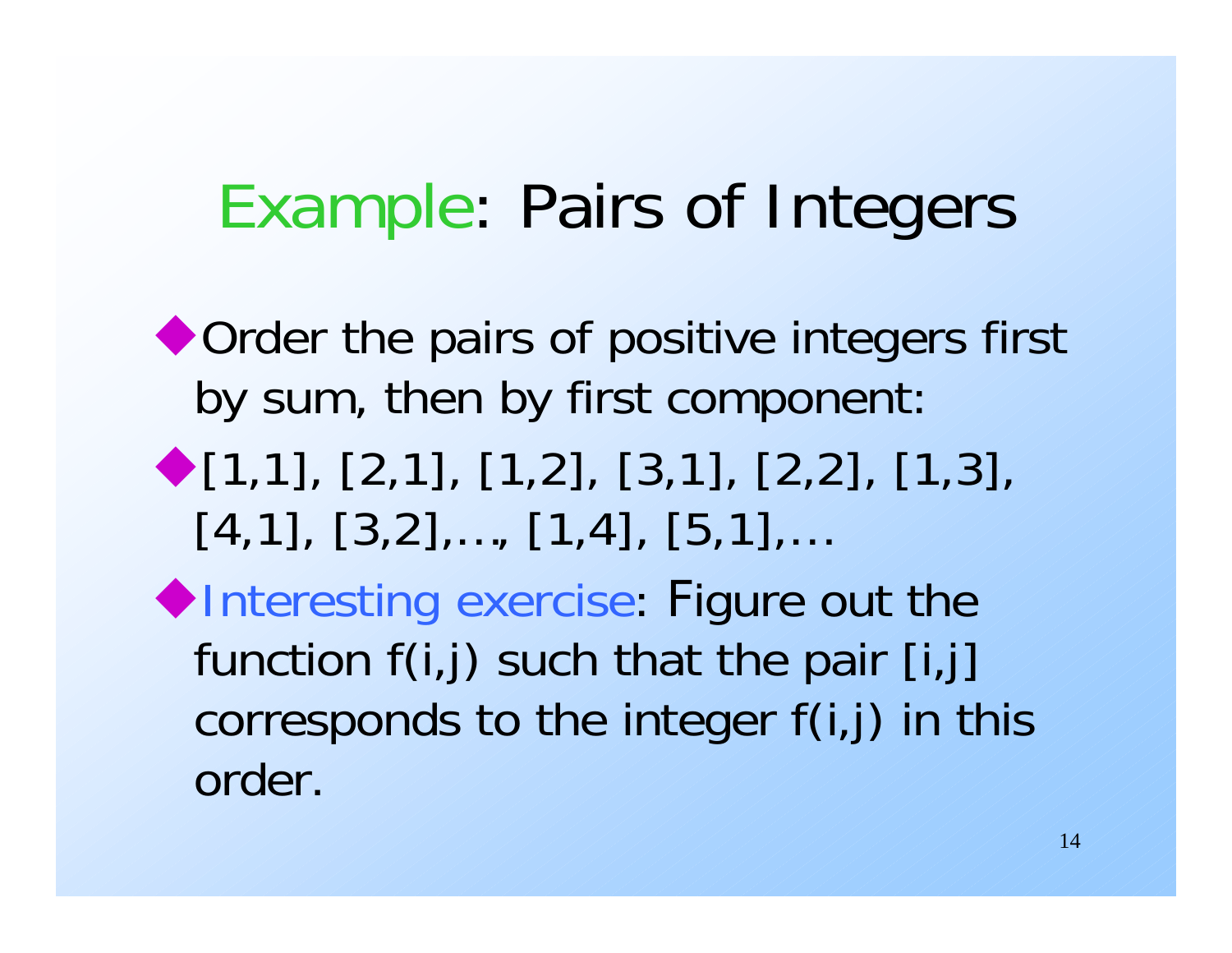## Enumerations

An enumeration of a set is a 1-1 correspondence between the set and the positive integers.

Thus, we have seen enumerations for strings, programs, proofs, and pairs of integers.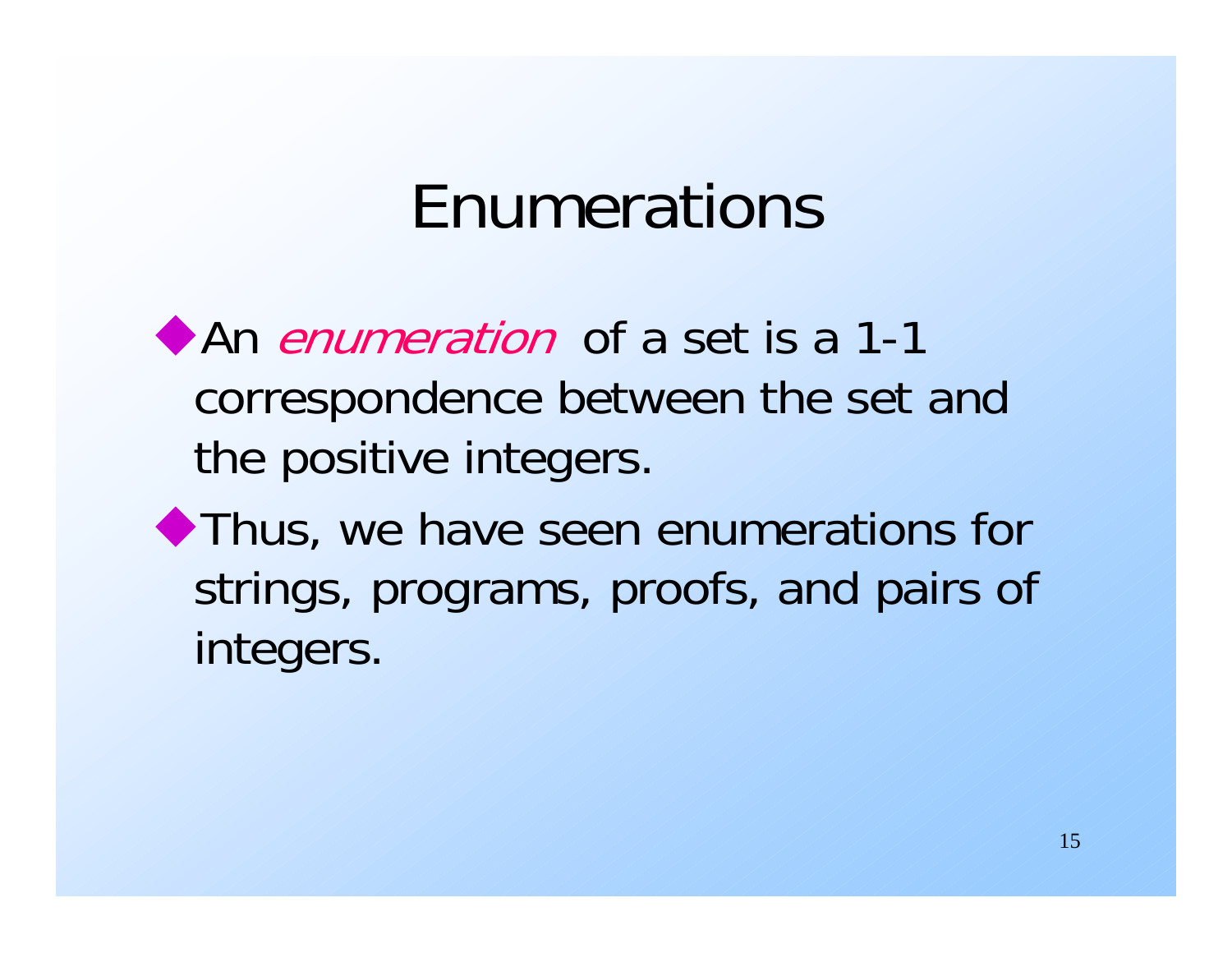## How Many Languages?

◆ Are the languages over  ${0,1}^*$  countable? ◆ No; here's a proof.

◆ Suppose we could enumerate all languages over  $\{0,1\}^*$  and talk about "the i-th language."

Consider the language  $L = \{ w \mid w \}$  is the i-th binary string and w is not in the i-th language}.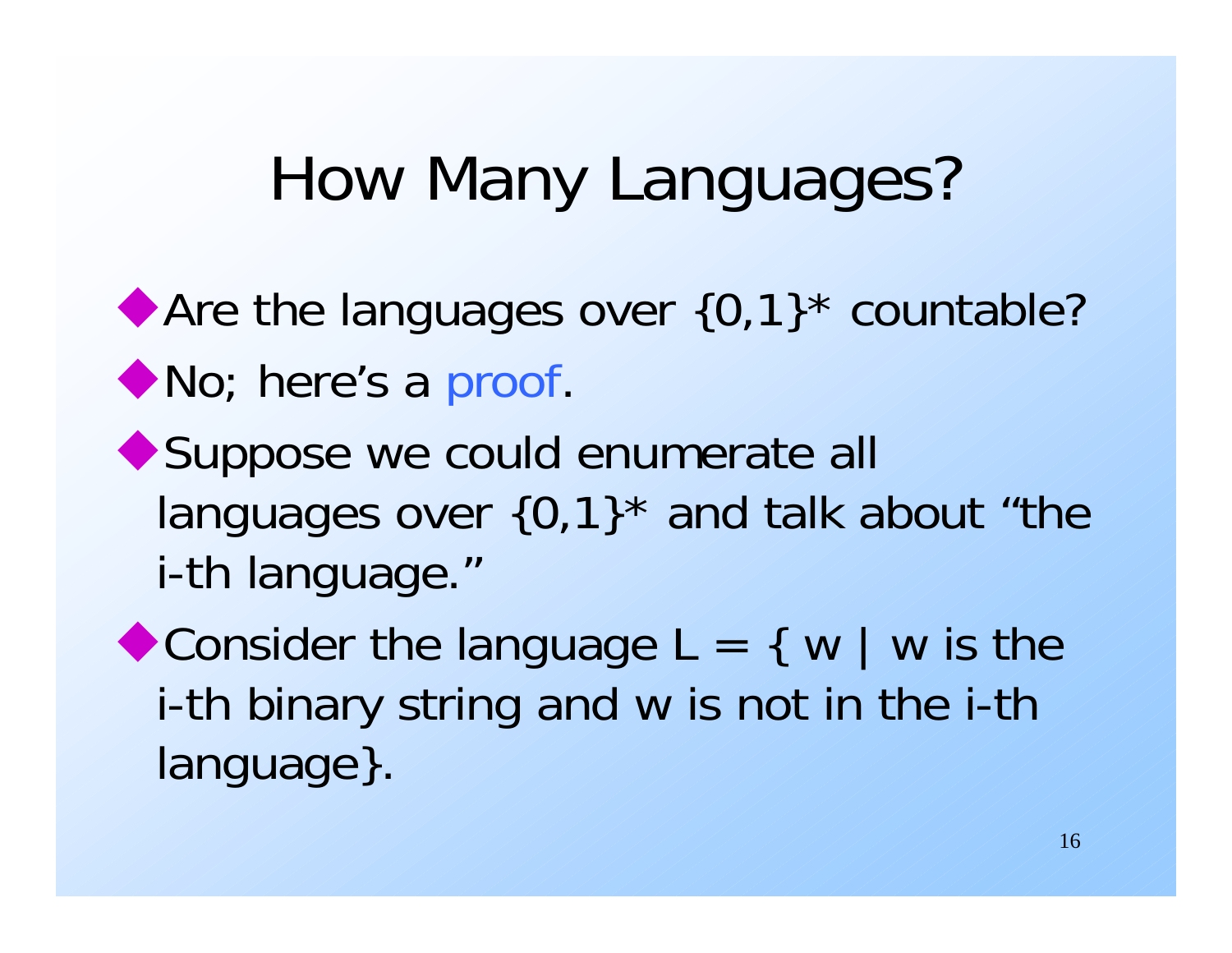## Proof – Continued

Clearly, L is a language over  $\{0,1\}$ Thus, it is the j-th language for some particular j. Let x be the j-th string. i-th binary string and w is  $\bigcirc$  Is x in L? **If so, x is not in L by definition of L.** Recall:  $L = \{ w | | w$  is the not in the i-th language}. xj-th

• If not, then x is in L by definition of L.

Lj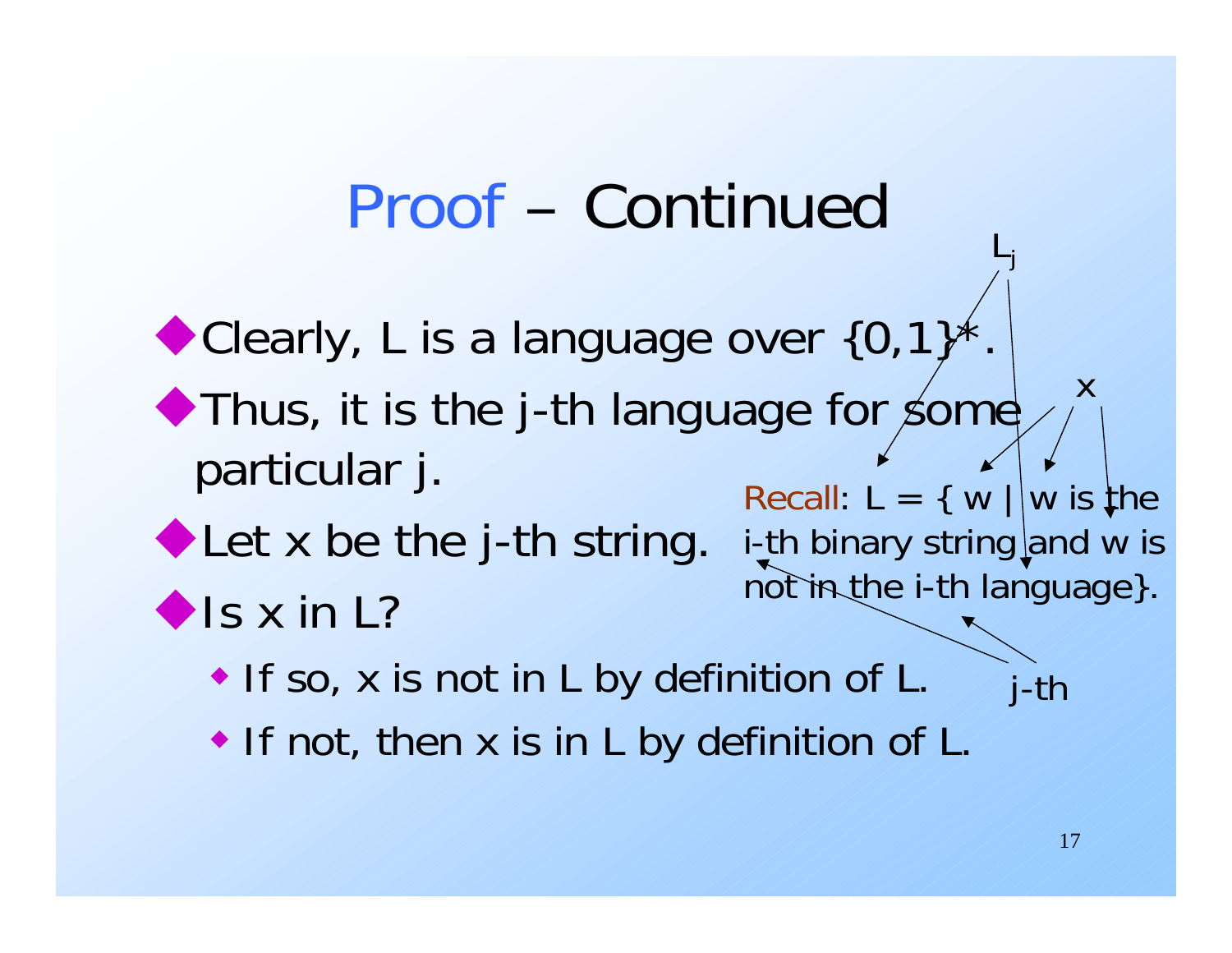

18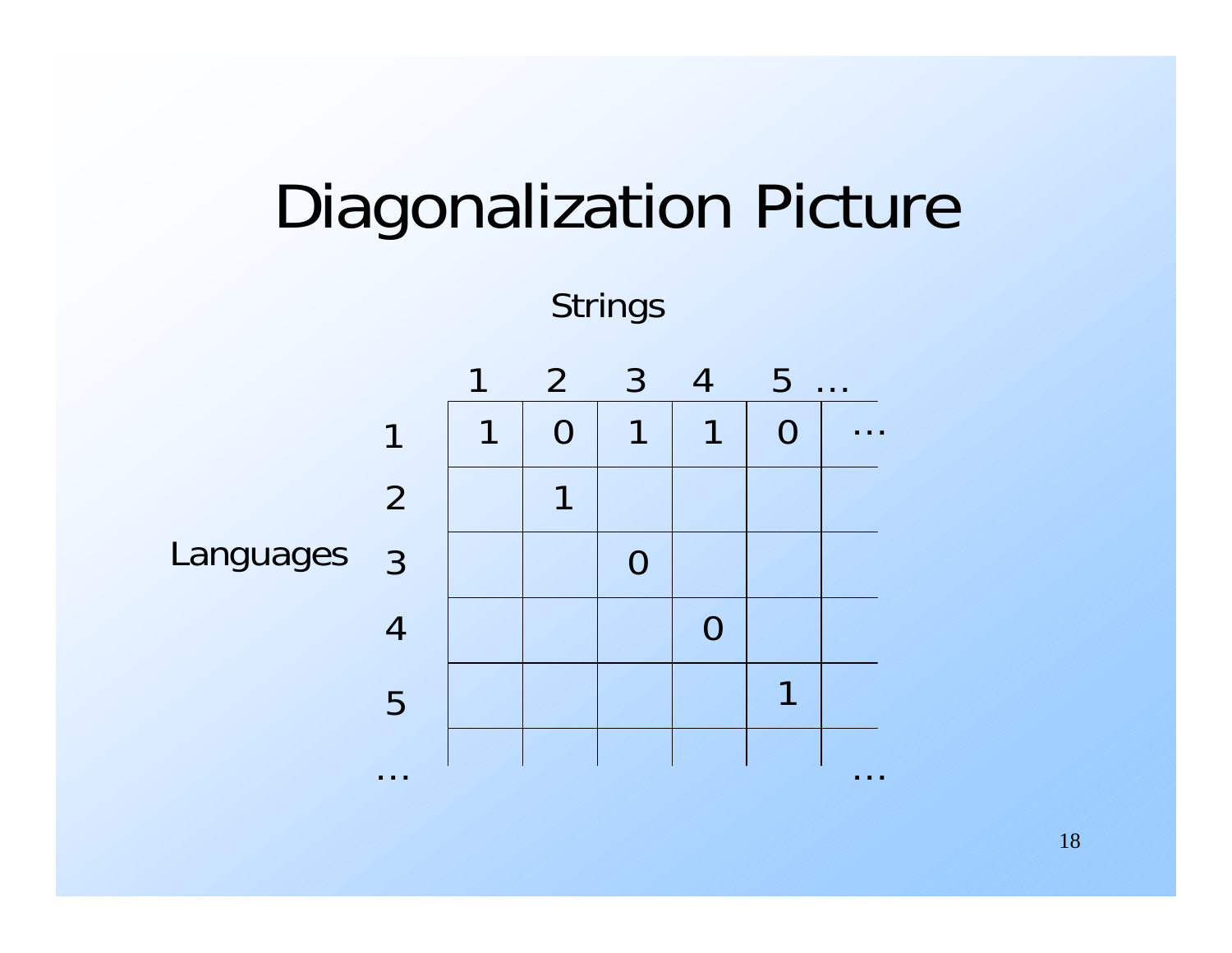## Diagonalization Picture



Can't be a row – it disagrees in an entry of each row.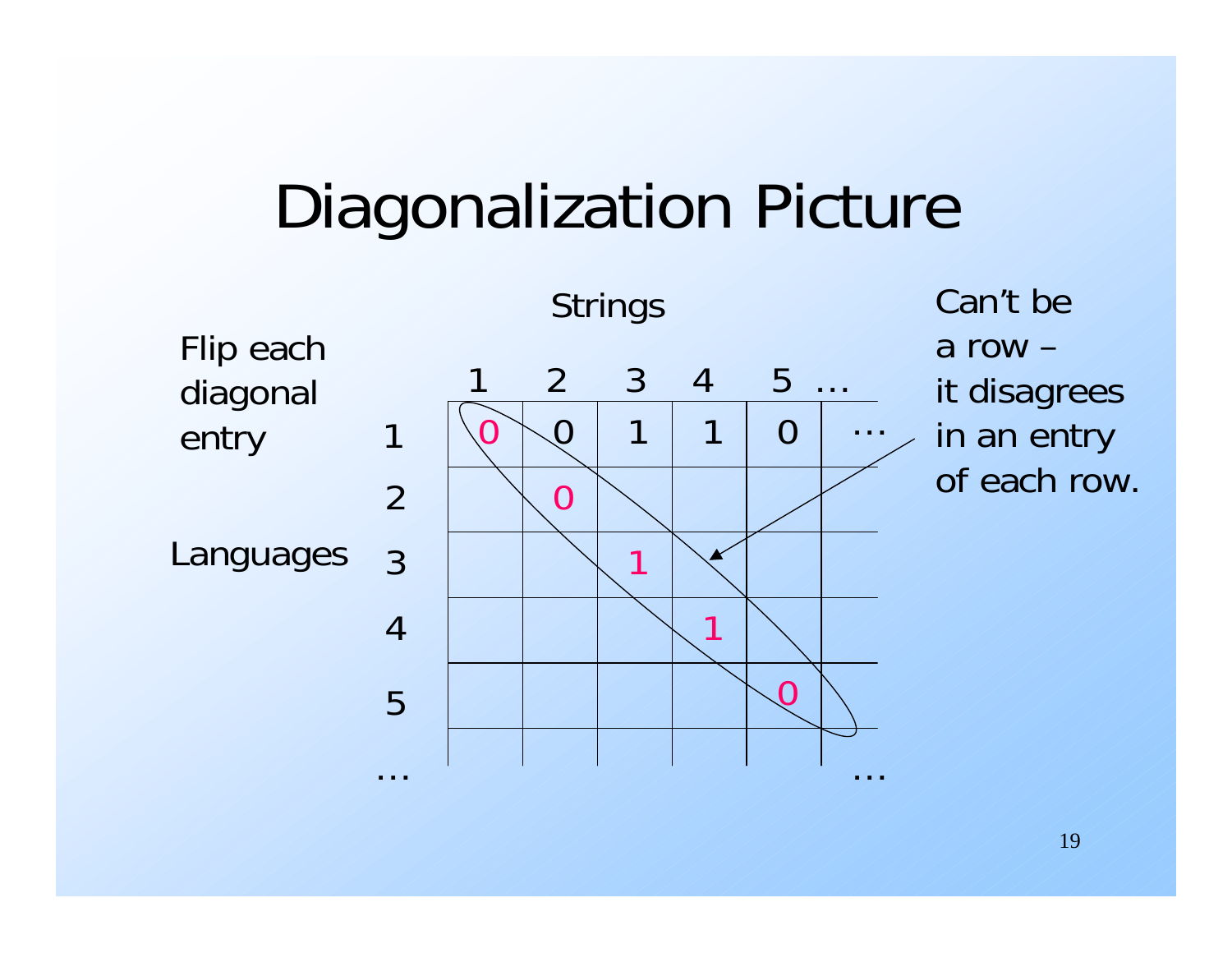#### Proof – Concluded

We have a contradiction: x is neither in L nor not in L, so our sole assumption (that there was an enumeration of the languages) is wrong.

- ◆ Comment: This is really bad; there are more languages than programs.
- ◆E.g., there are languages that are not accepted by any program/algorithm.

20 Recall languages are essentially decision problems and algorithms accepting the languages basically solve the decision problems.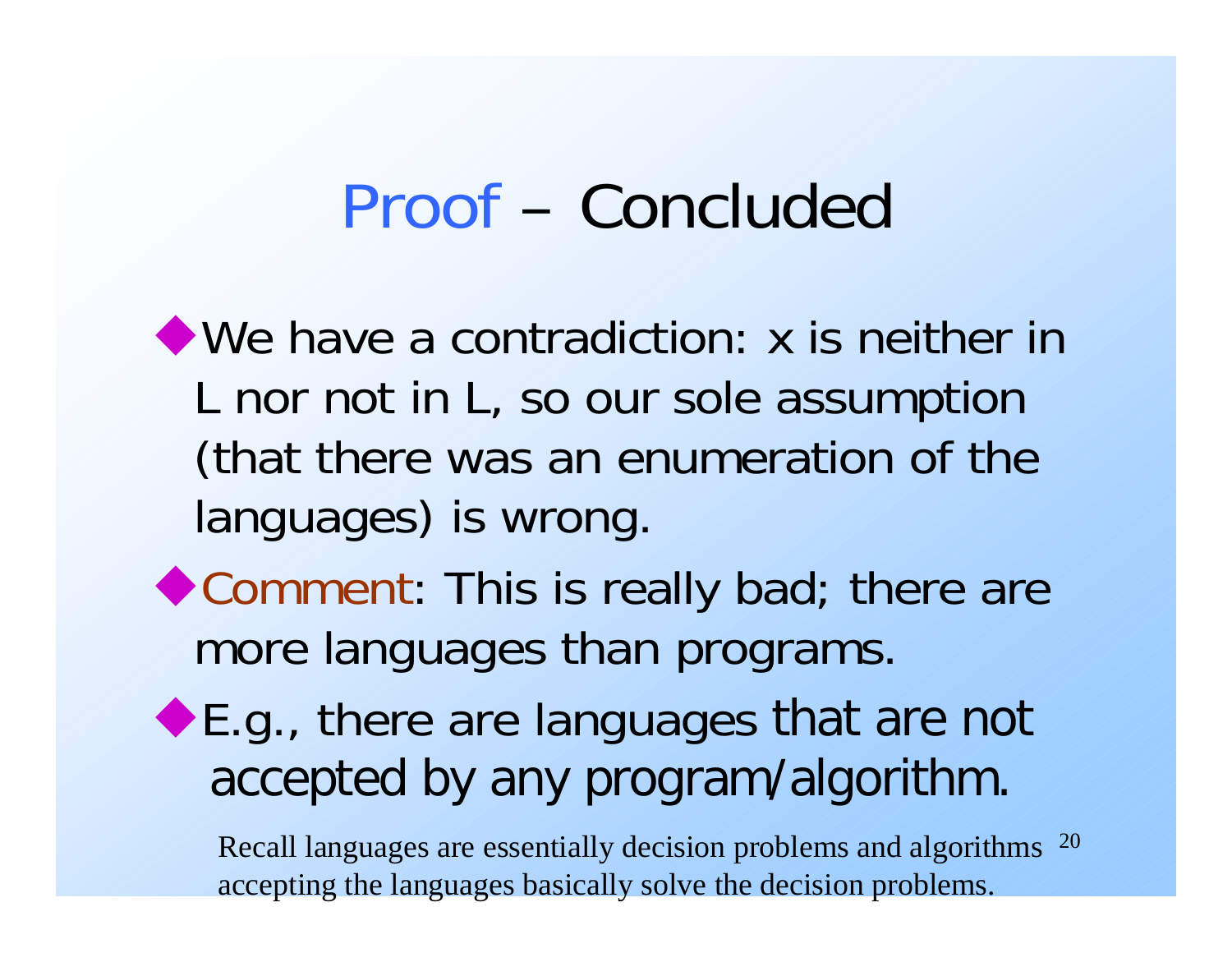## Hungarian Arguments

We have shown the existence of a language with no algorithm to test for membership, but we have no way to exhibit a particular language with that property.

A proof by counting the things that work and claiming they are fewer than all things is called a Hungarian argument.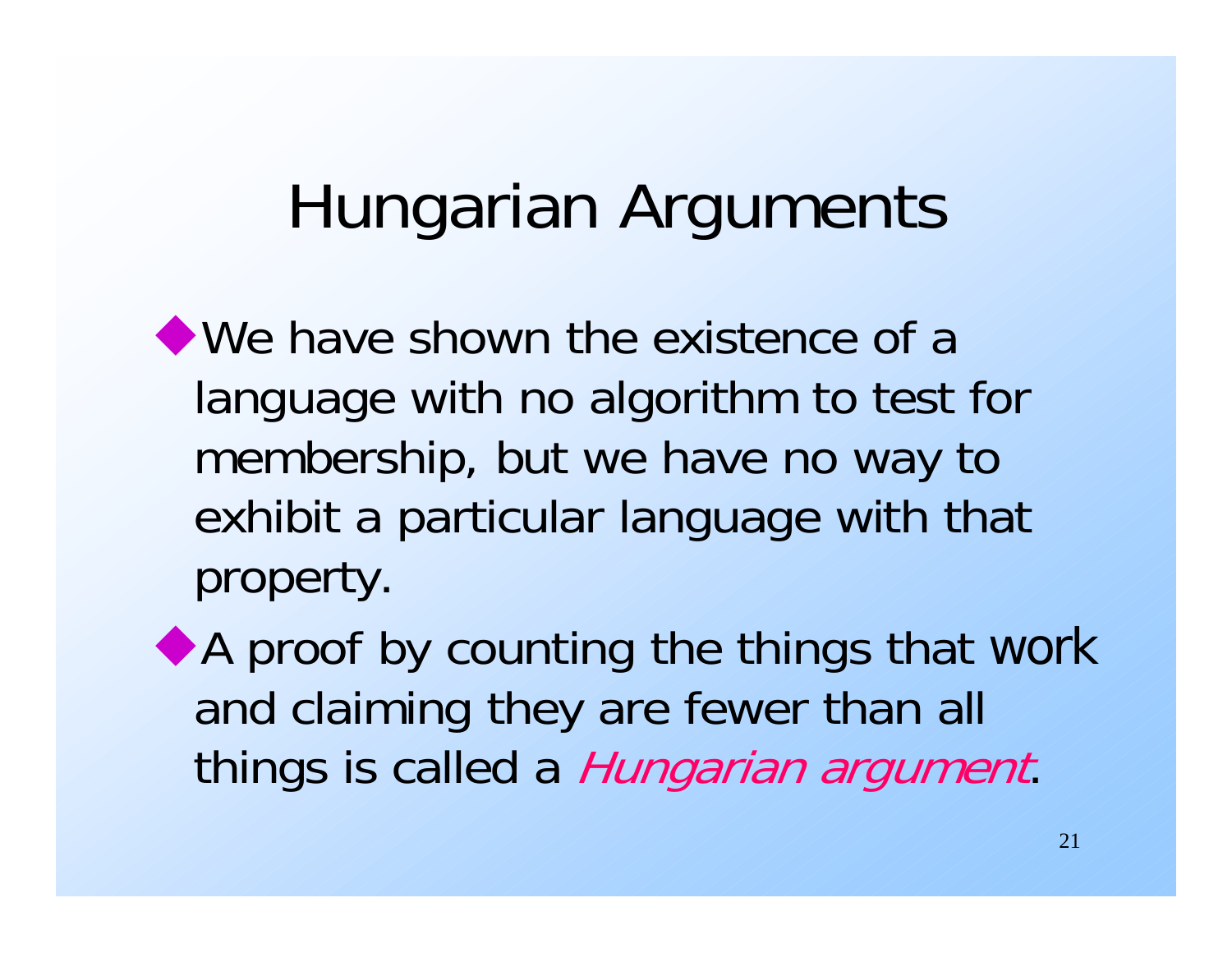## Turing-Machine Theory

• The purpose of the theory of Turing machines is to prove that certain specific languages have no algorithm. ◆ Start with a language about Turing

machines themselves.

◆ Reductions are used to prove more common questions undecidable.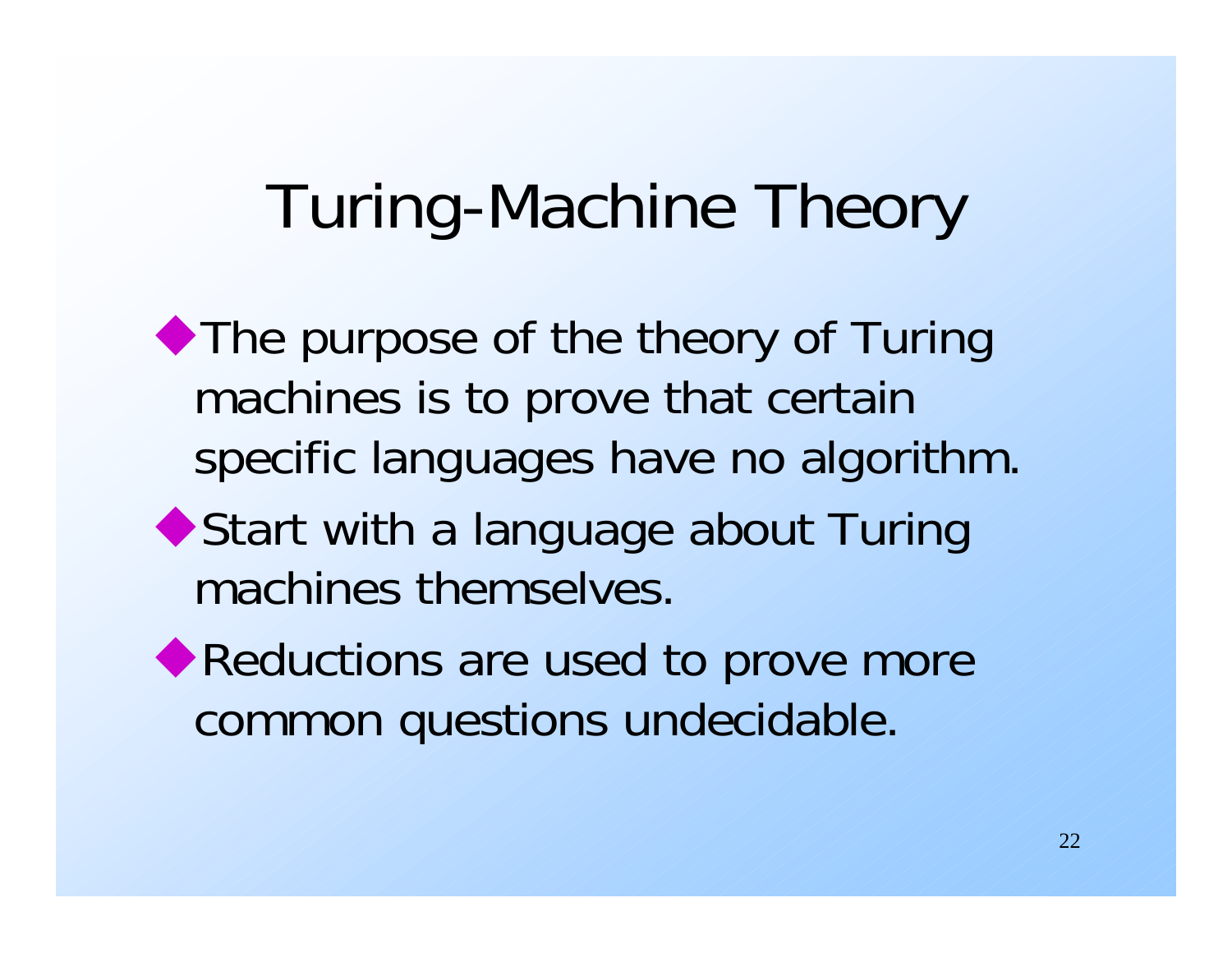## Picture of a Turing Machine

**State** . . .ABCAD . . . the state and thetape symbol under the head: change state, rewrite the symbol and move the head one square.

> Infinite tape with squares containing tape symbols chosen from a finite alphabet

Action: based on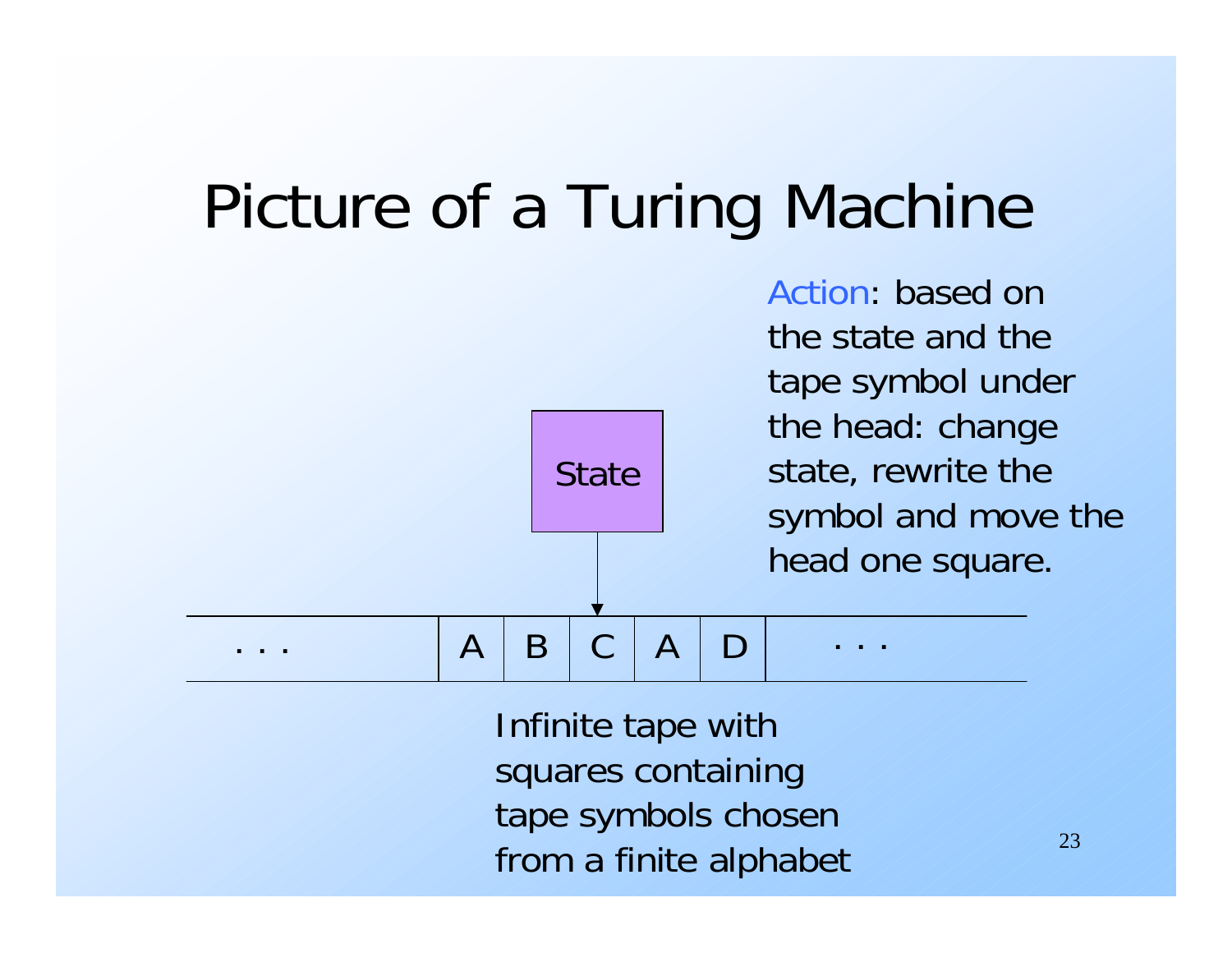## Why Turing Machines?

Why not deal with C programs or something like that?

- Answer: You can, but it is easier to prove things about TM's, because they are so simple.
	- And yet they are as powerful as any computer.
		- More so, in fact, since they have infinite memory.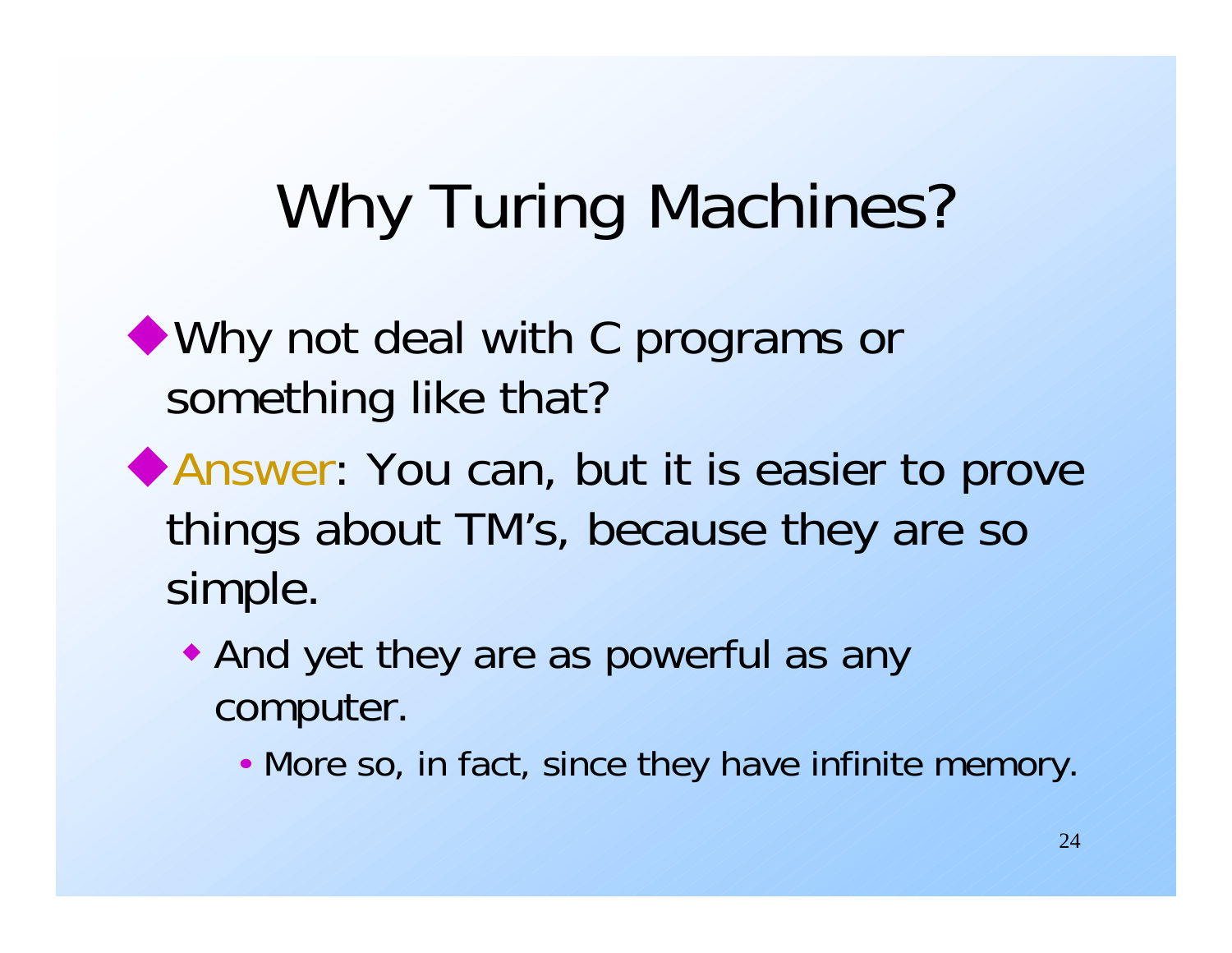## Then Why Not Finite-State Machines to Model Computers?

- In principle, you could, but it is not instructive.
- Programming models don't build in a limit on memory.
- In practice, you can go to Fry's and buy another disk.
- ◆ But finite automata vital at the chip level (model-checking).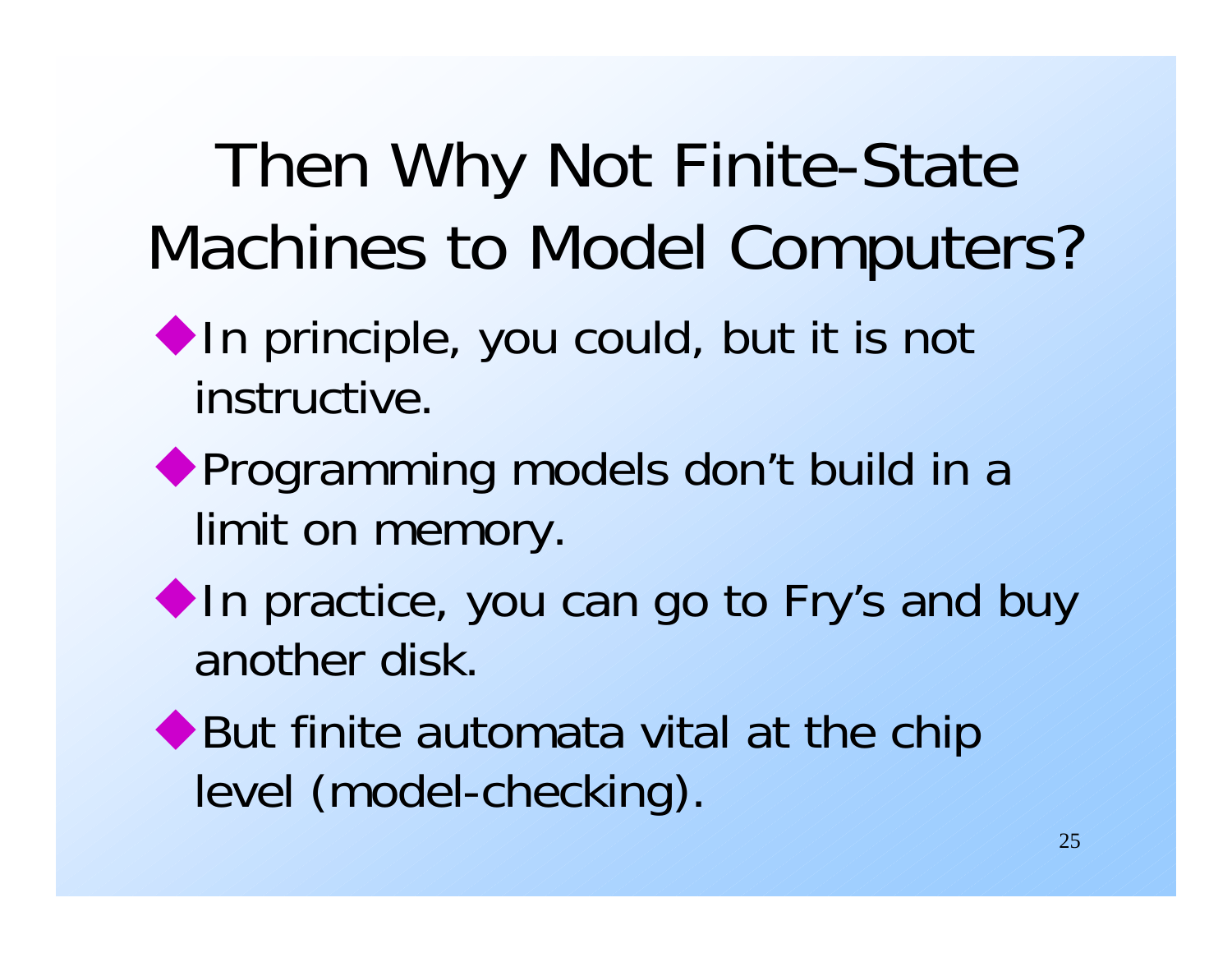## Turing-Machine Formalism

#### A TM is described by:

- 1. A finite set of *states* (Q, typically).
- 2. An *input alphabet* (Σ, typically).
- 3. A *tape alphabet* (Γ, typically; contains Σ).
- 4. A *transition function* (δ, typically).
- 5. A *start state* (q<sub>o</sub>, in Q, typically).
- 6. A *blank symbol* (Β, in Γ  $-$  Σ, typically).
	- All tape except for the input is blank initially.
- 7. A set of *final states* (F ⊆ Q, typically).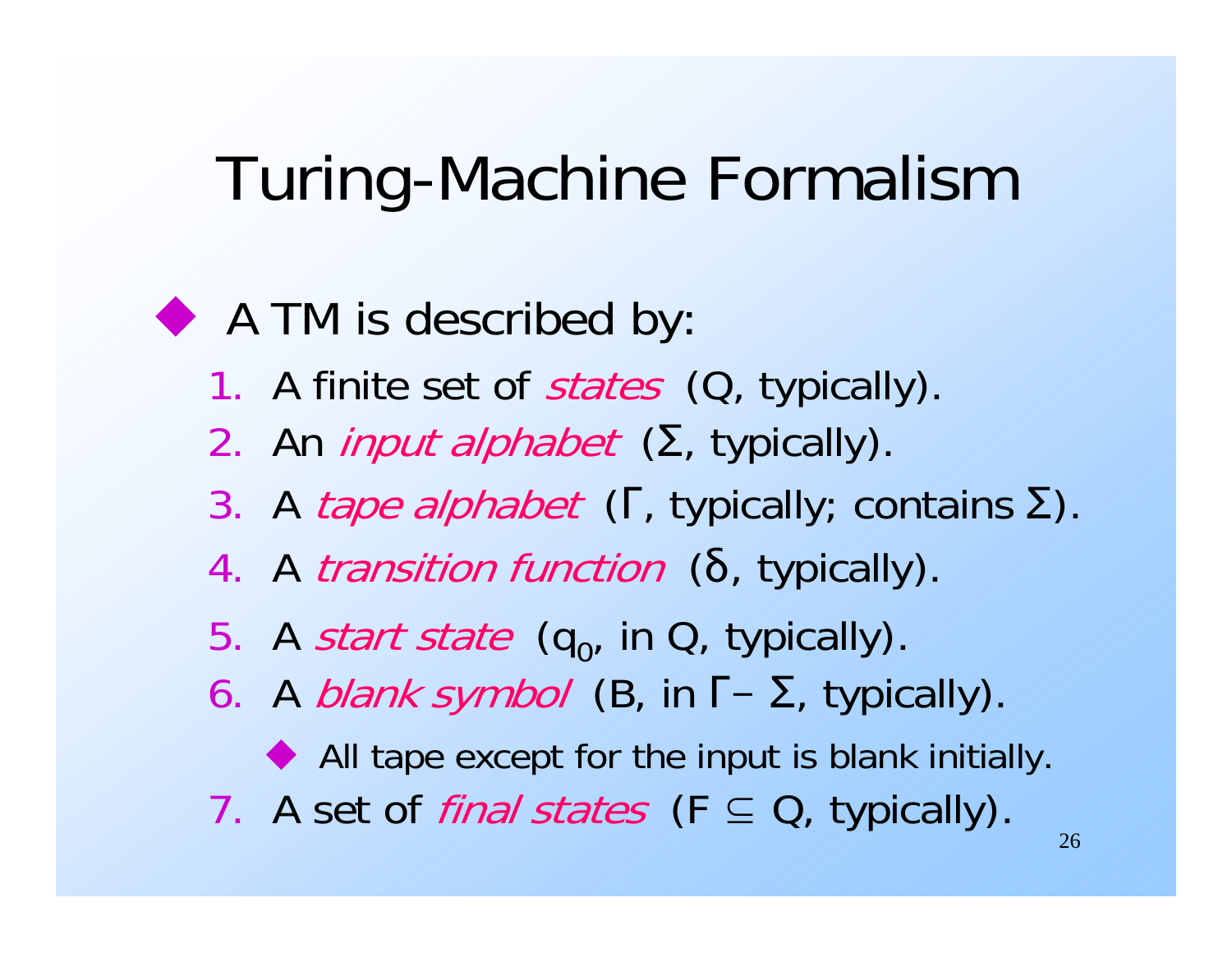#### Conventions

- a, b, … are input symbols. …, X, Y, Z are tape symbols. …, w, x, y, z are strings of input symbols.
- $\bullet \alpha$ ,  $\beta$ ,... are strings of tape symbols.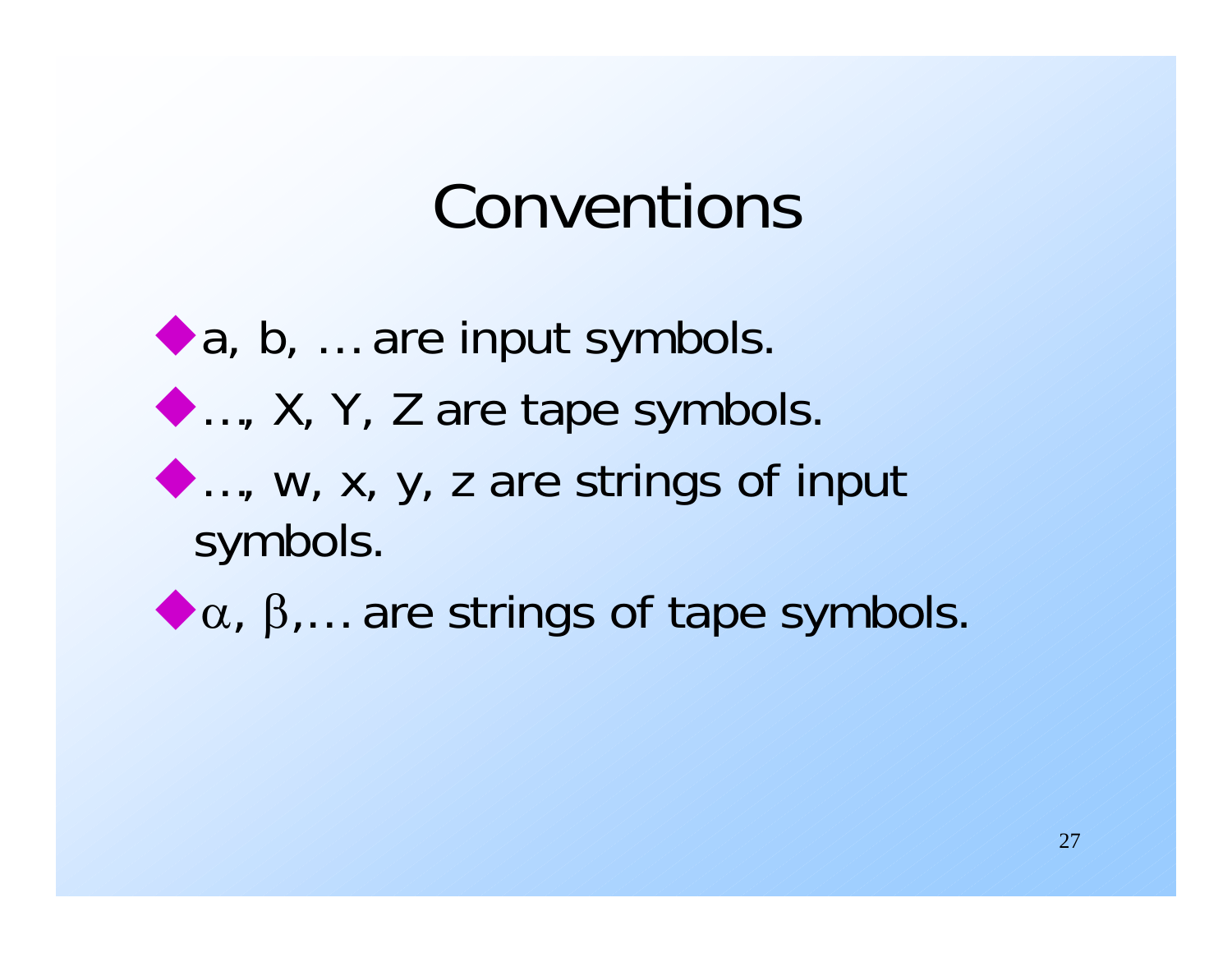## The Transition Function

**Takes two arguments:** 1. A state, in Q. 2. A tape symbol in Γ. δ(q, Z) is either undefined or a triple of the form (p, Y, D).

- p is a state.
- Y is the new tape symbol.
- D is a *direction*, L or R.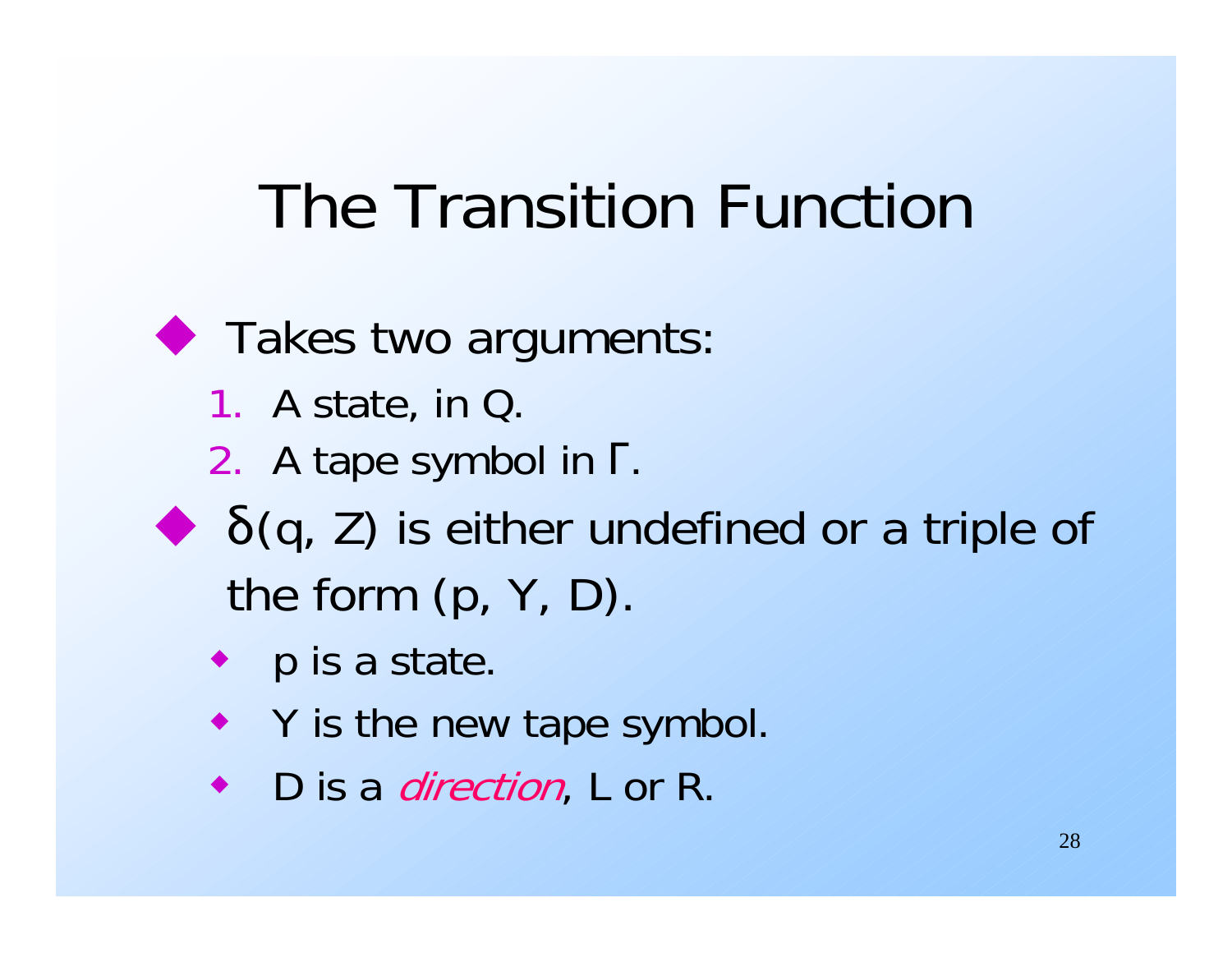## Actions of the TM

- $\blacktriangleright$  If  $\delta(q, Z) = (p, Y, D)$  then, in state q, scanning Z under its tape head, the TM:
	- 1. Changes the state to p.
	- 2.Replaces Z by Y on the tape.
	- 3. Moves the head one square in direction D.
		- $D = L:$  move left;  $D = R$ ; move right.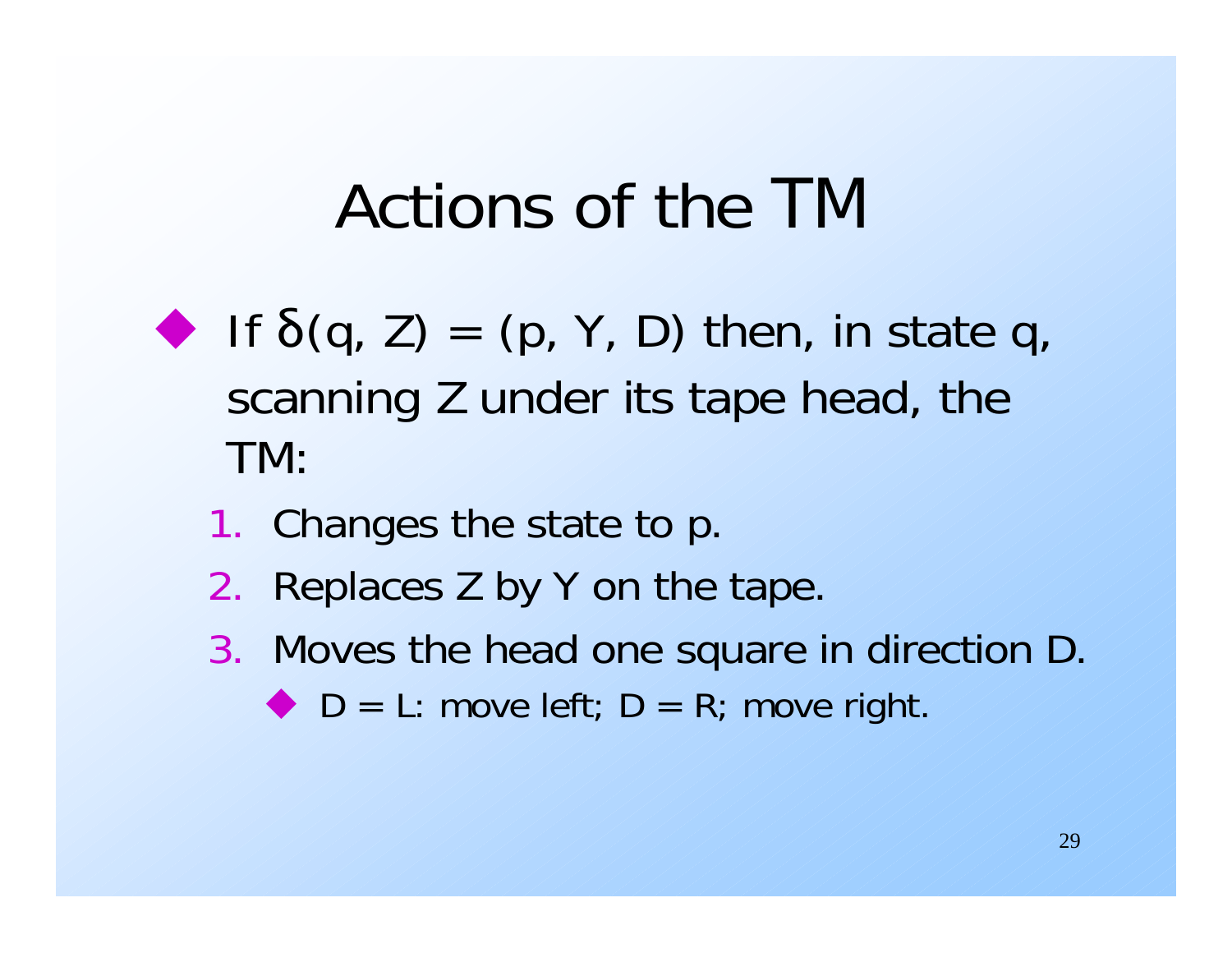## Example: Turing Machine

- ◆ This TM scans its input right, looking for a 1.
- If it finds one, it changes it to a  $0$ , goes to final state f, and halts.
- If it reaches a blank, it changes it to a 1 and moves left.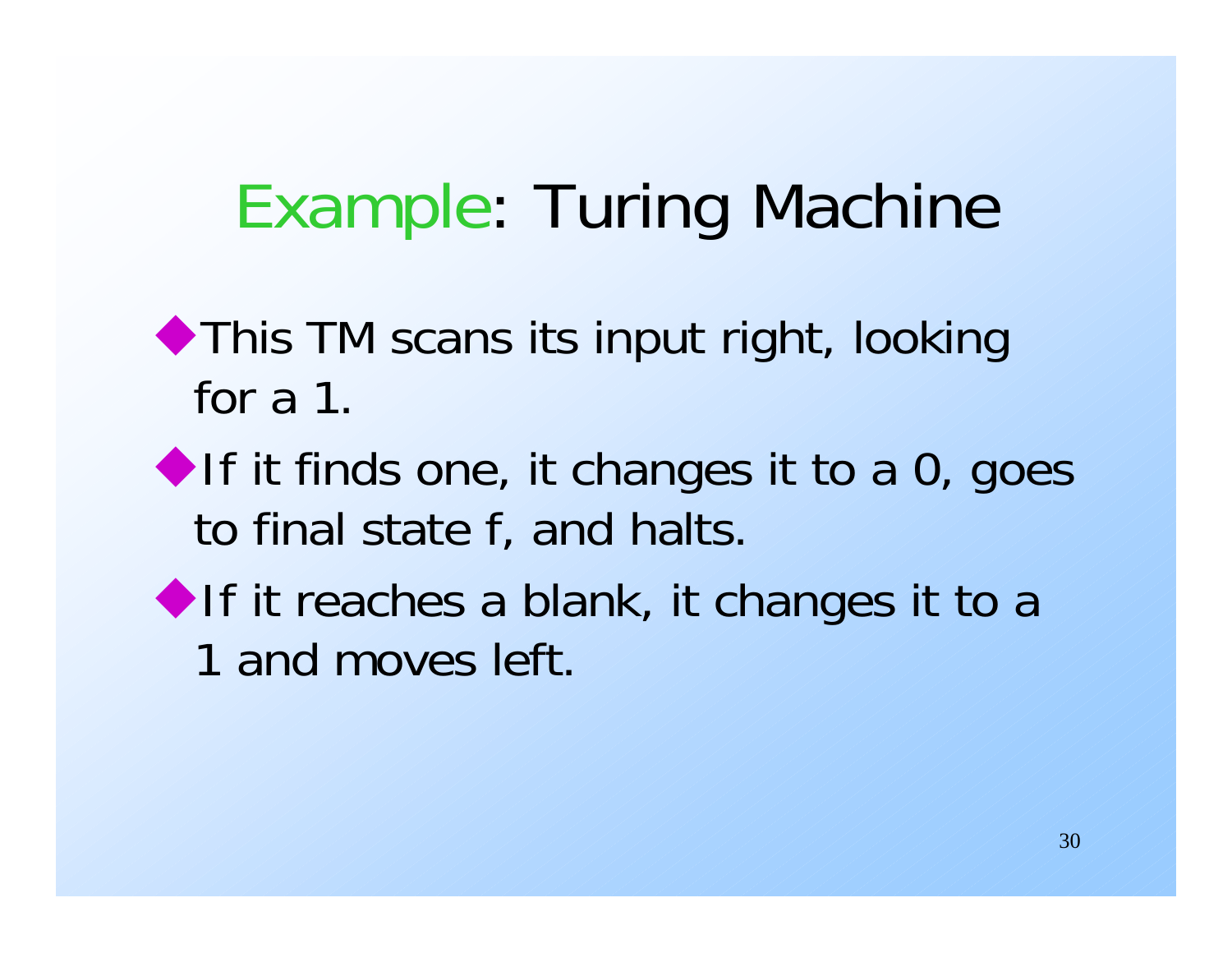## Example: Turing Machine – (2)

 $\blacktriangleright$  States = {q (start), f (final)}. Input symbols  $= \{0, 1\}.$  $\blacktriangleright$  Tape symbols = {0, 1, B}.  $\blacktriangleright \delta(q, 0) = (q, 0, R).$  $\blacktriangleright \delta(q, 1) = (f, 0, R).$  $\blacktriangleright \delta(q, B) = (q, 1, L).$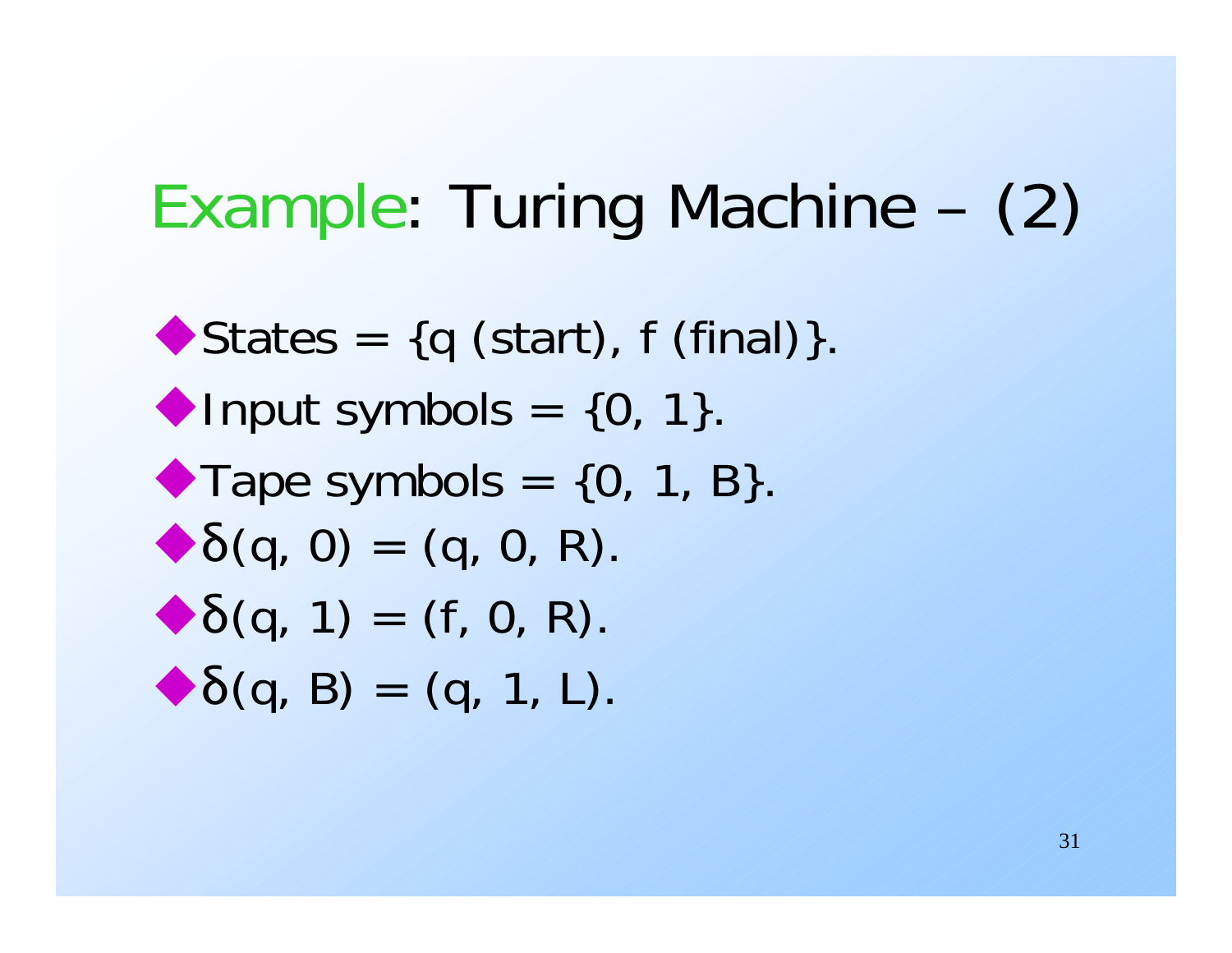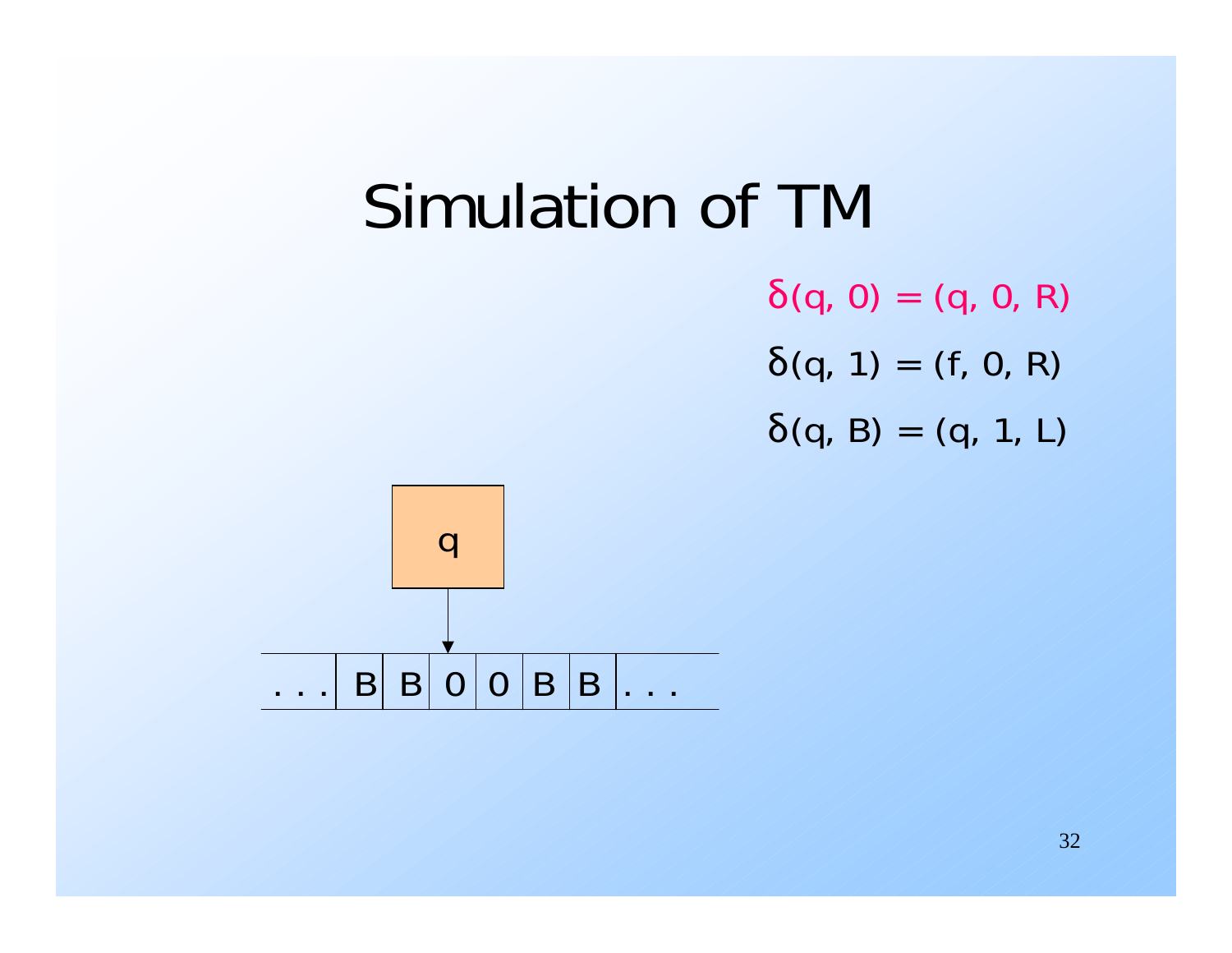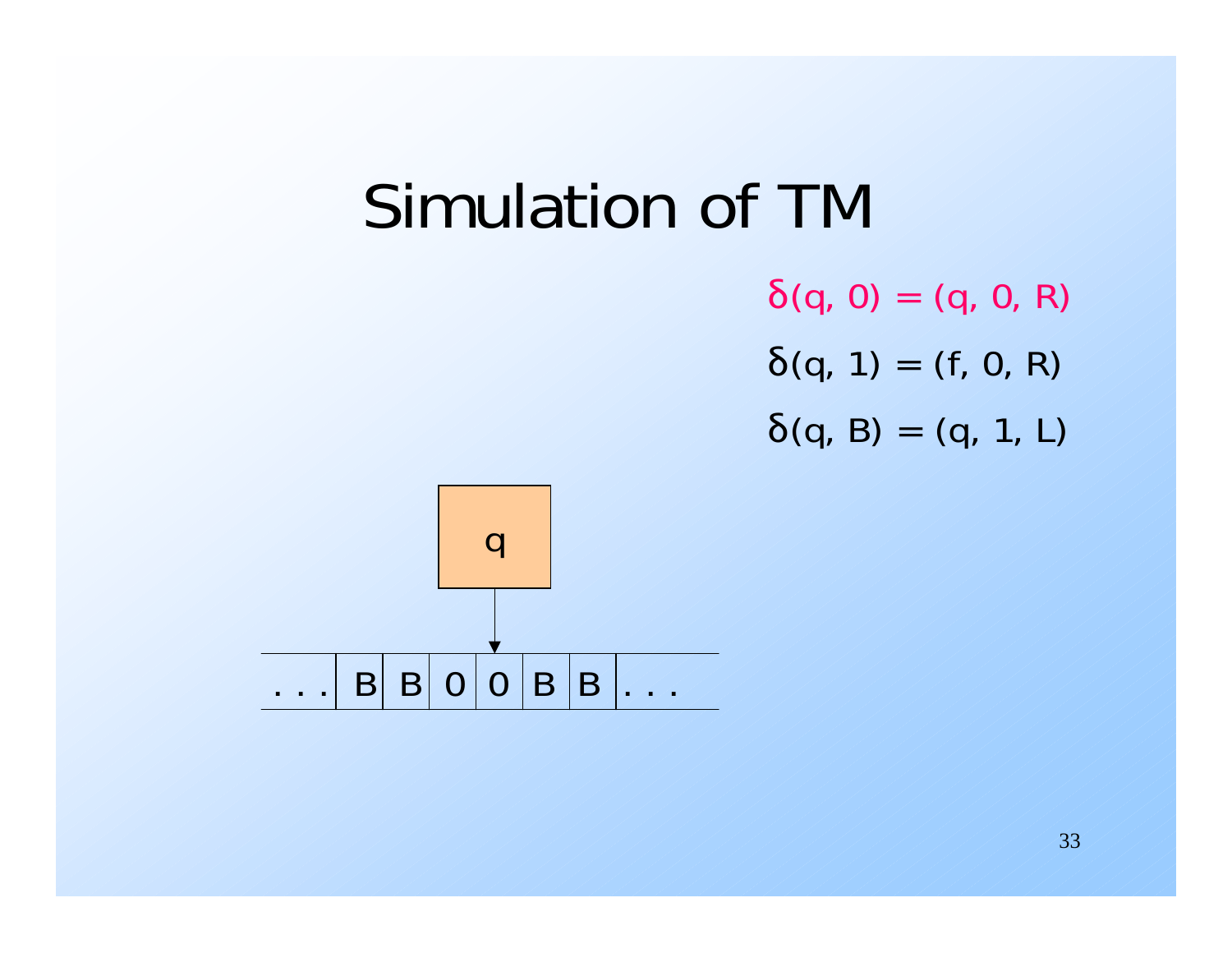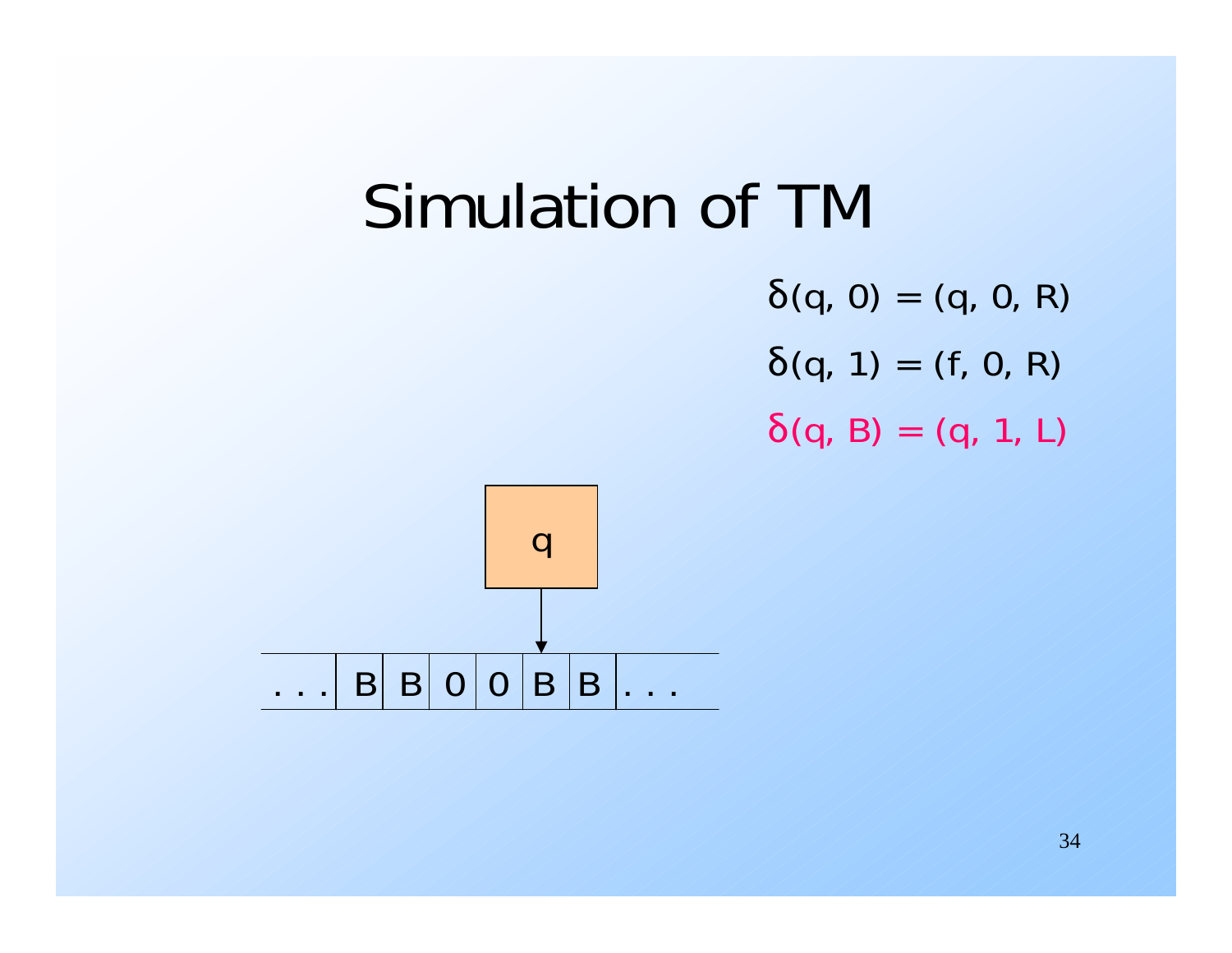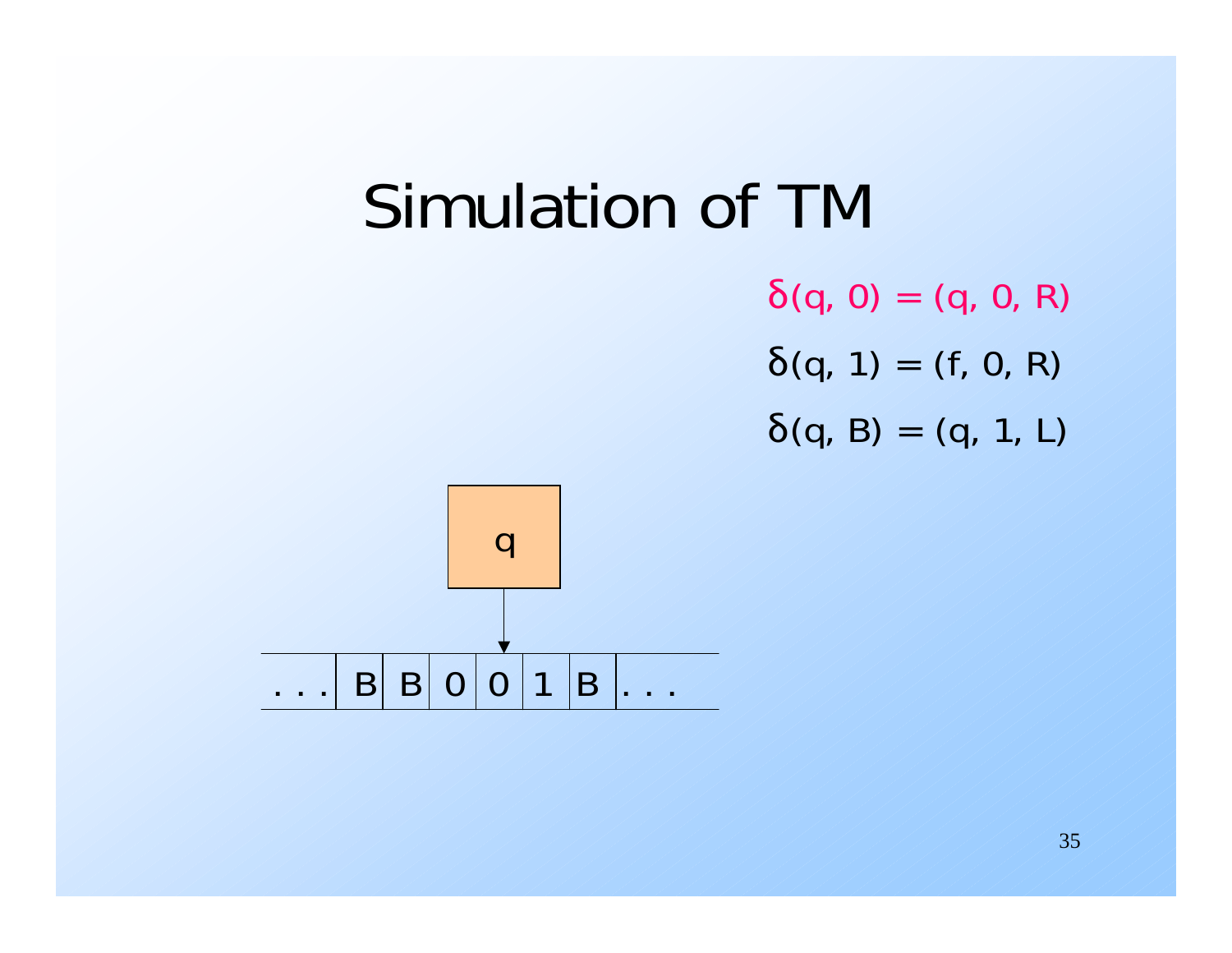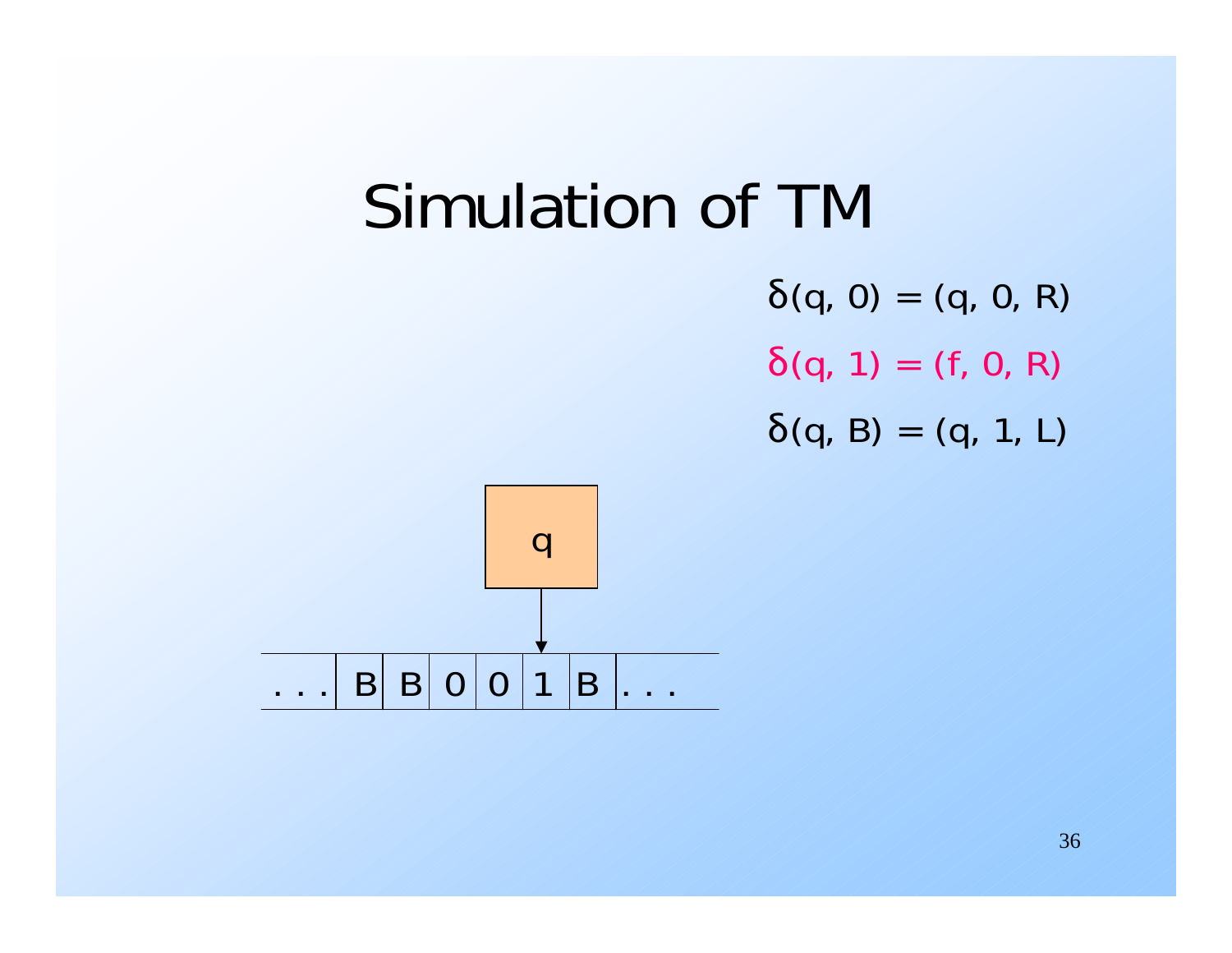#### Simulation of TM

 $\delta(q, 0) = (q, 0, R)$  $\delta(q, 1) = (f, 0, R)$  $\delta(q, B) = (q, 1, L)$ 



No move is possible. The TM halts andaccepts.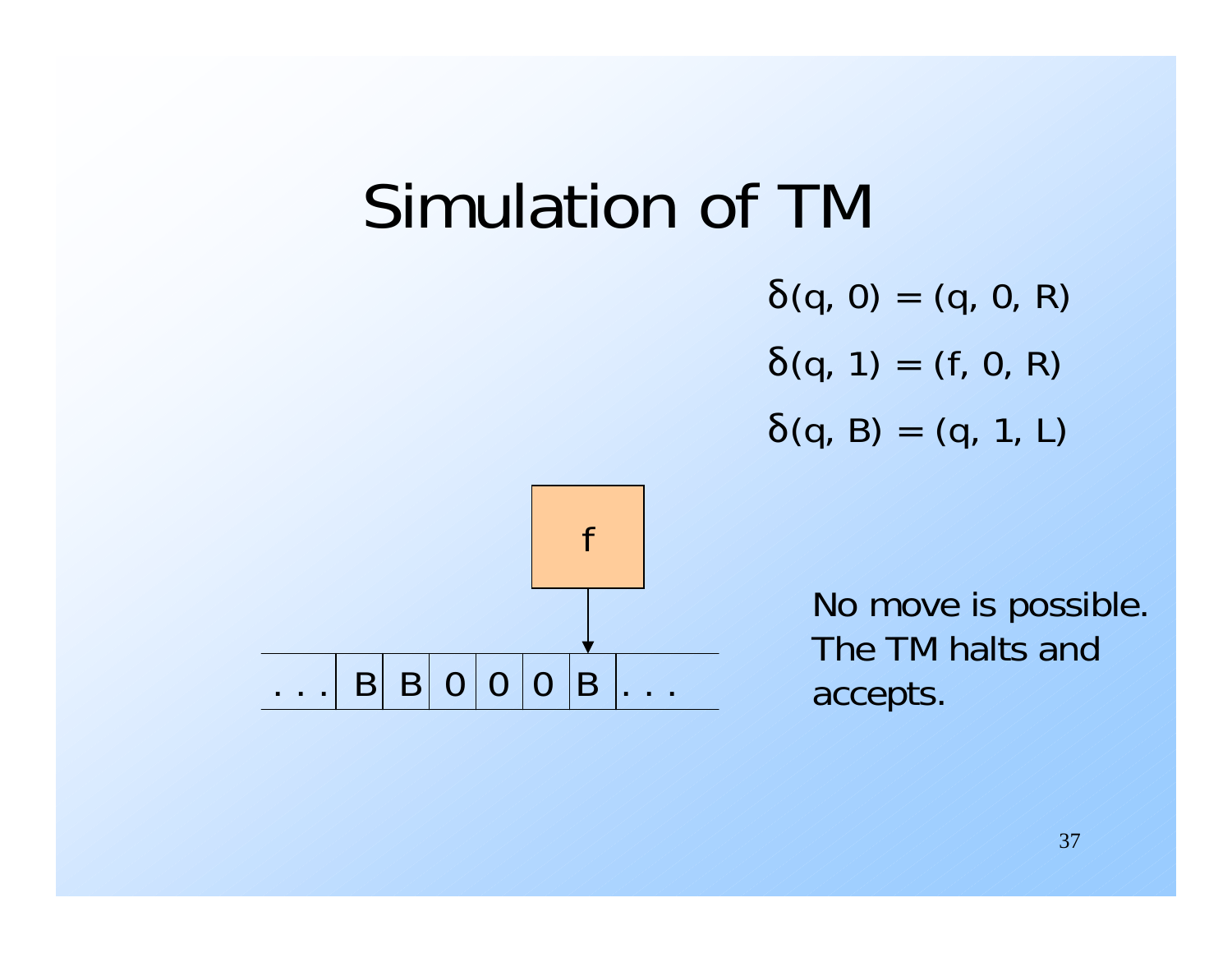# Instantaneous Descriptions of a Turing Machine

 $\blacklozenge$  Initially, a TM has a tape consisting of a string of input symbols surrounded by an infinity of blanks in both directions. The TM is in the start state, and the head is at the leftmost input symbol.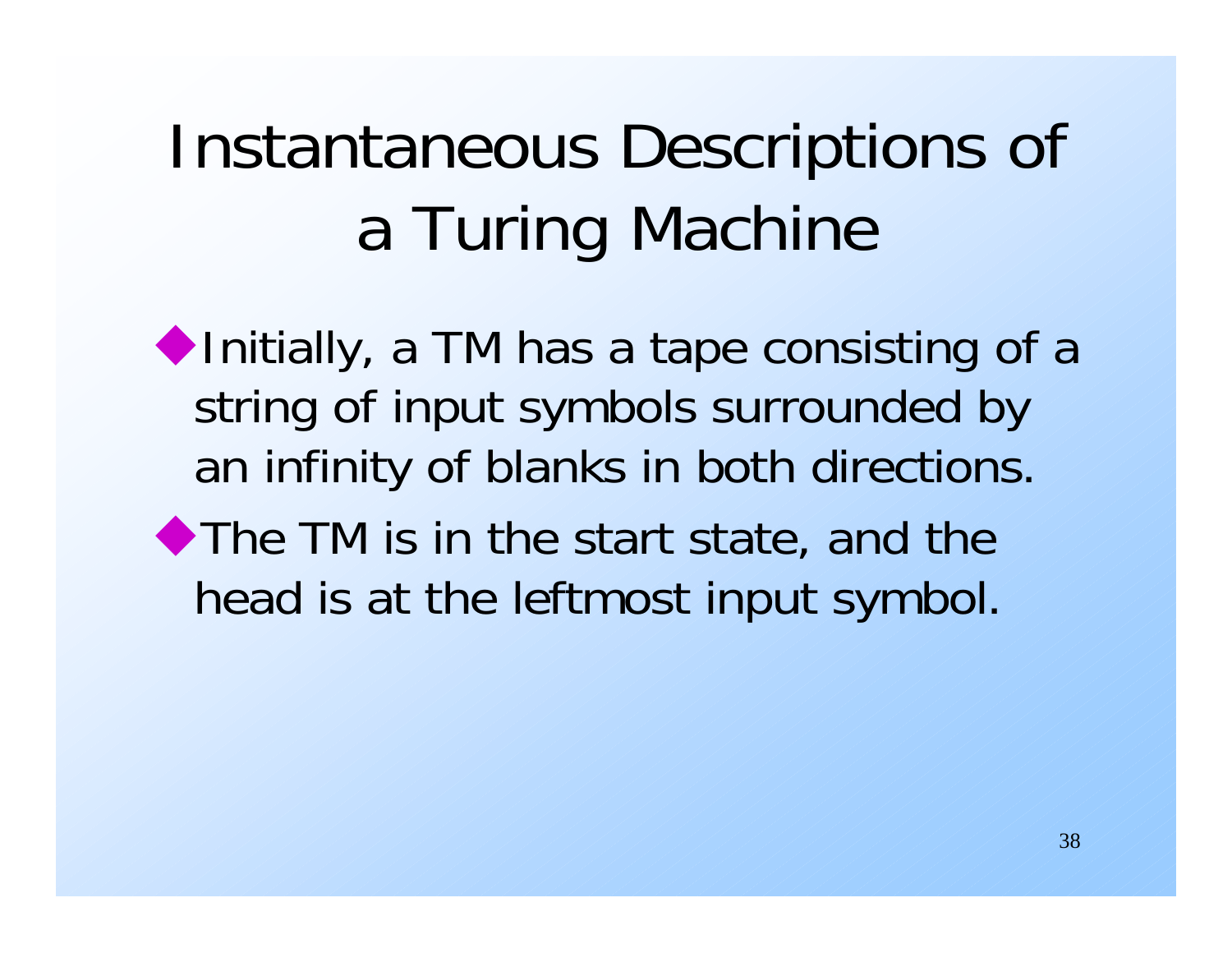## TM  $ID's - (2)$

An ID is a string  $\alpha q\beta$ , where  $\alpha\beta$  is the tape between the leftmost and rightmost nonblanks (inclusive).

- The state q is immediately to the left of the tape symbol scanned.
- If q is at the right end, it is scanning B.
	- If q is scanning a B at the left end, then consecutive B's at and to the right of q are part of β.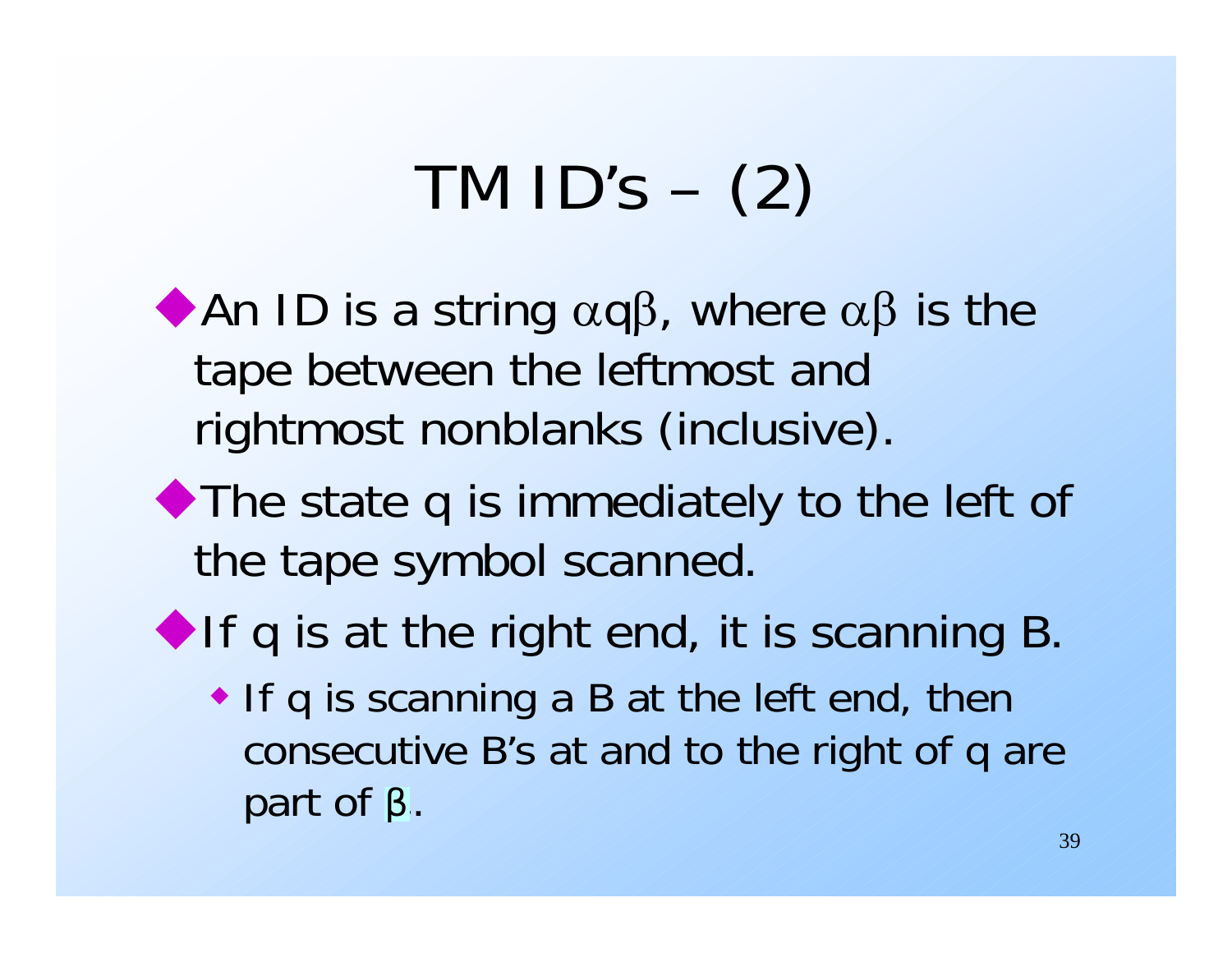# TM  $ID's - (3)$

◆ As for PDA's we may use symbols  $+$  and <sup>⊦</sup>\* to represent "becomes in one move" and "becomes in zero or more moves," respectively, on ID's.

Example: The moves of the previous TM are q00⊦0q0⊦00q⊦0q01⊦00q1⊦000f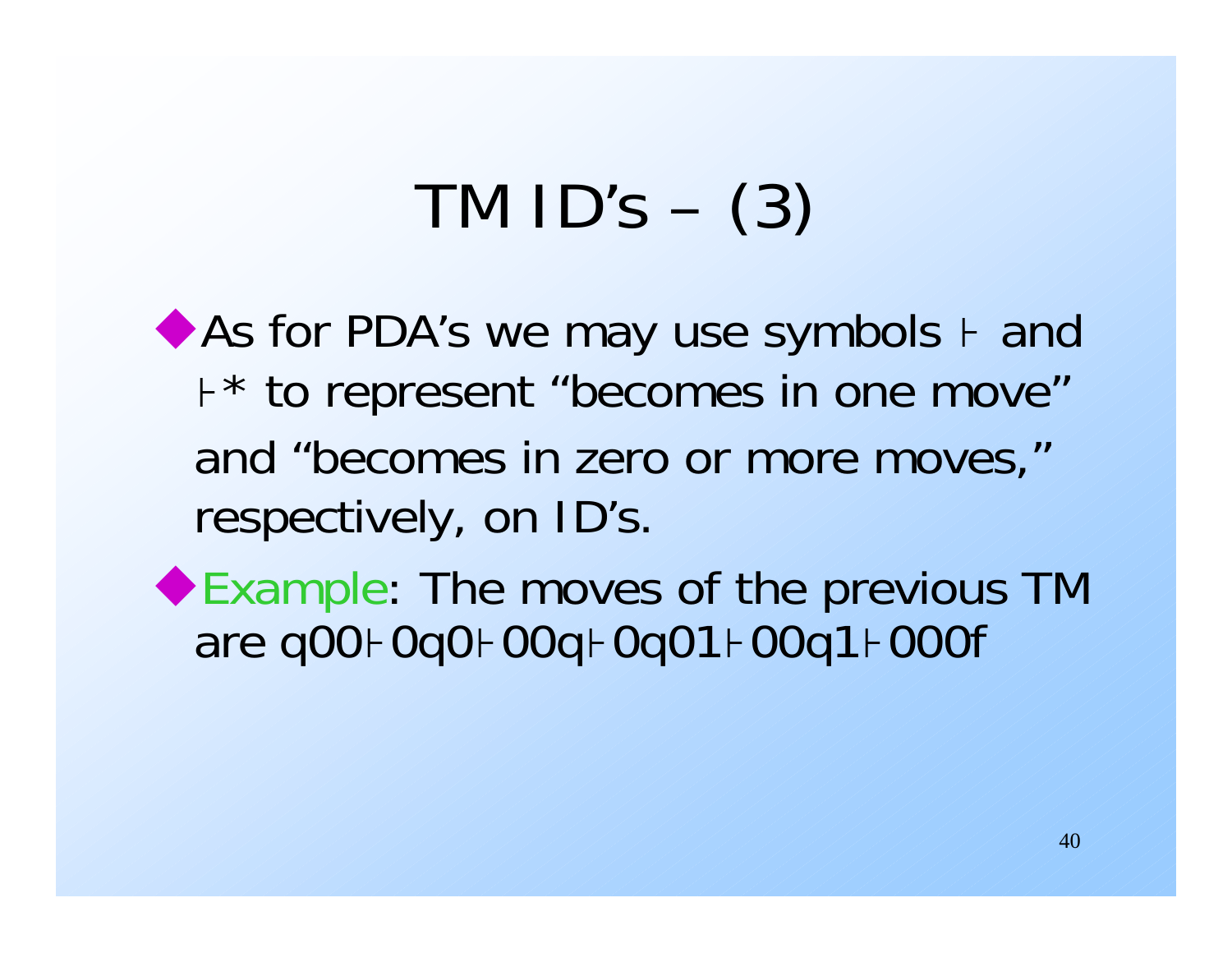## Formal Definition of Moves

1. If  $\delta(q, Z) = (p, Y, R)$ , then  $\blacklozenge$   $\alpha$ qZ $\beta$  +  $\alpha$ Yp $\beta$ If Z is the blank B, then also  $\alpha q \vdash \alpha Yp$ 2. If  $\delta(q, Z) = (p, Y, L)$ , then  $\blacklozenge$  For any X,  $\alpha$ XqZ $\beta$  +  $\alpha$ pXY $\beta$  $\blacklozenge$  In addition, qZ $\beta$  + pBY $\beta$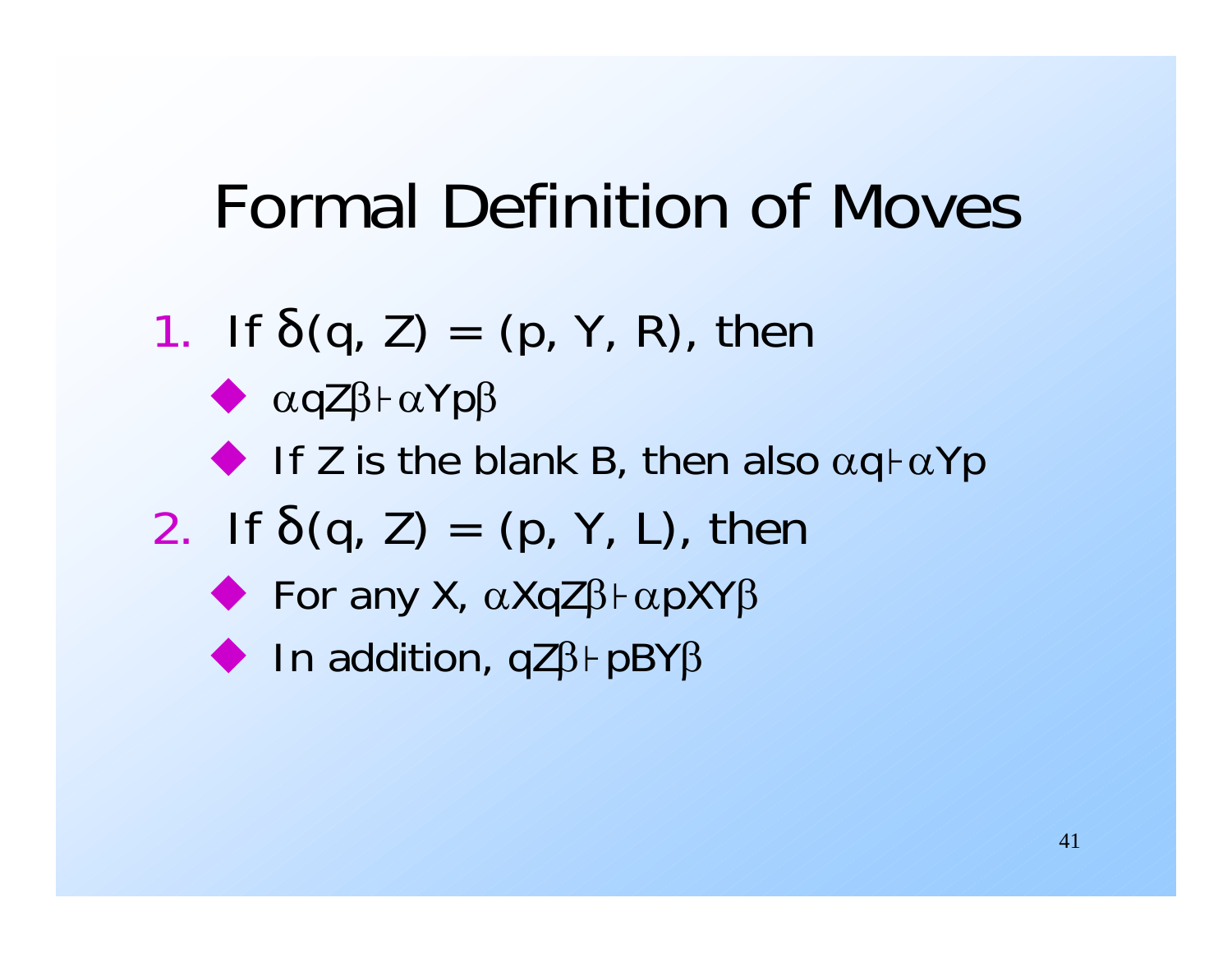## Languages of a TM

- A TM defines a language by final state, as usual.
- $\blacktriangleright$  L(M) = {w | q<sub>0</sub>w $\vdash^*$ I, where I is an ID with a final state }.
- ◆ Or, a TM can accept a language by halting.
- $\blacklozenge H(M) = \{ w \mid q_0w + *1, \text{ and there is no } \}$ move possible from ID I}.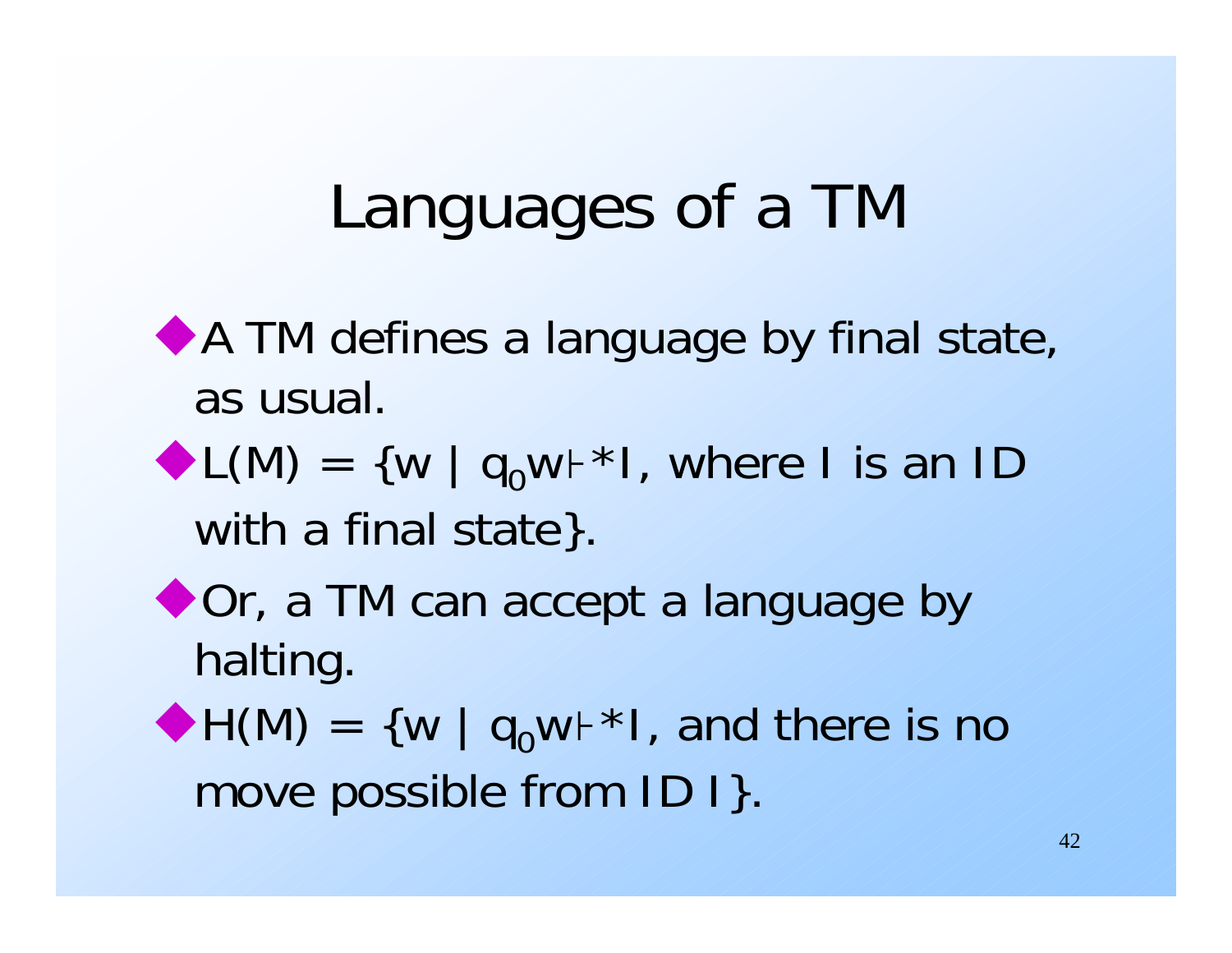# Equivalence of Accepting and Halting

- 1. If  $L = L(M)$ , then there is a TM M' such that  $L = H(M')$ .
- 2. If  $L = H(M)$ , then there is a TM M" such that  $L = L(M<sup>n</sup>)$ .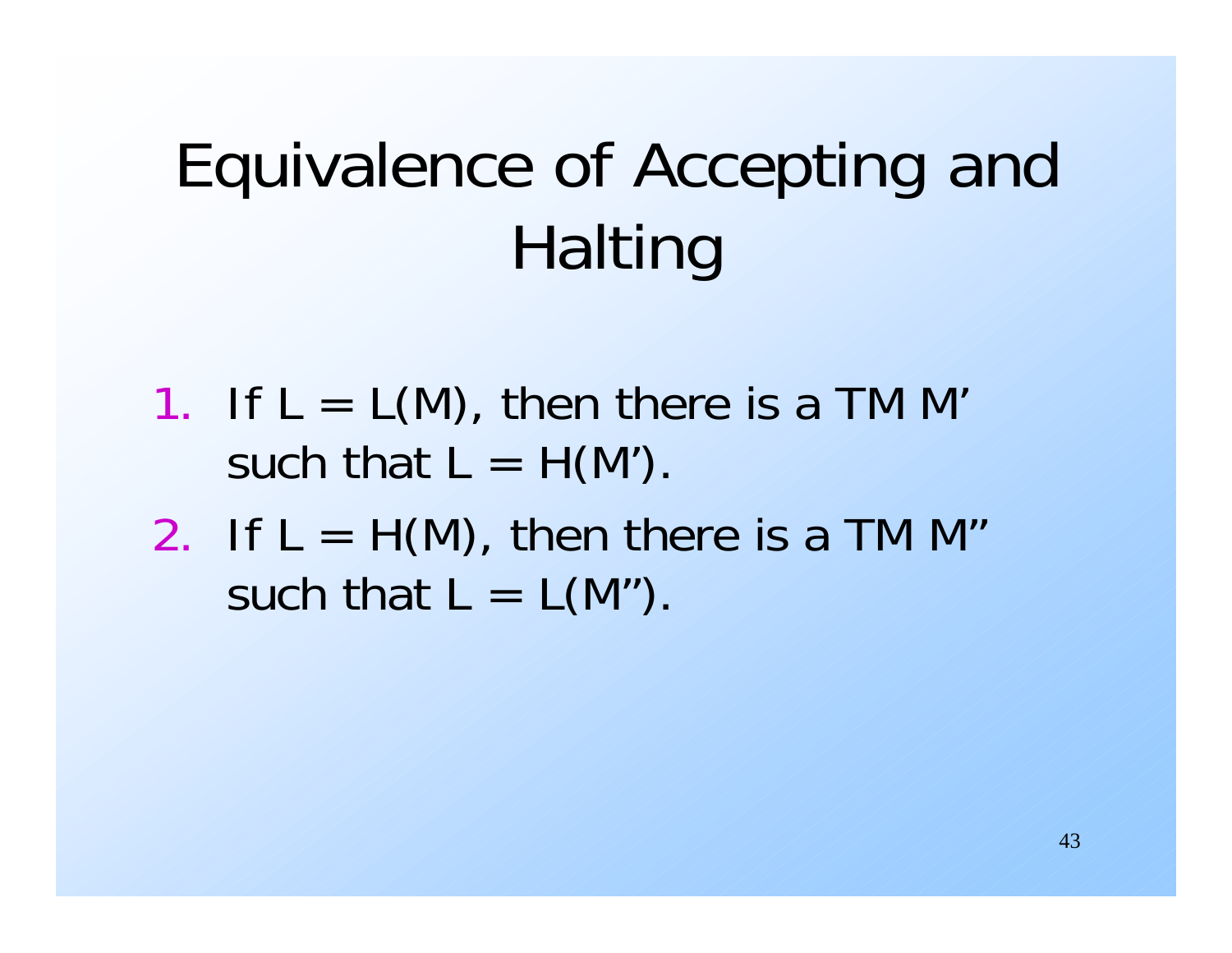# Proof of 1: Acceptance -> Halting



#### Modify M to become M' as follows:

1. For each final state of M, remove any moves, so M' halts in that state.

#### 2. Avoid having M' accidentally halt.

- Introduce a new state s, which runs to the right forever; that is  $\delta(s, X) = (s, X, R)$  for all symbols X.
- If q is not final, and  $\delta(q, X)$  is undefined, let  $\delta(q, X) = (s, X, R).$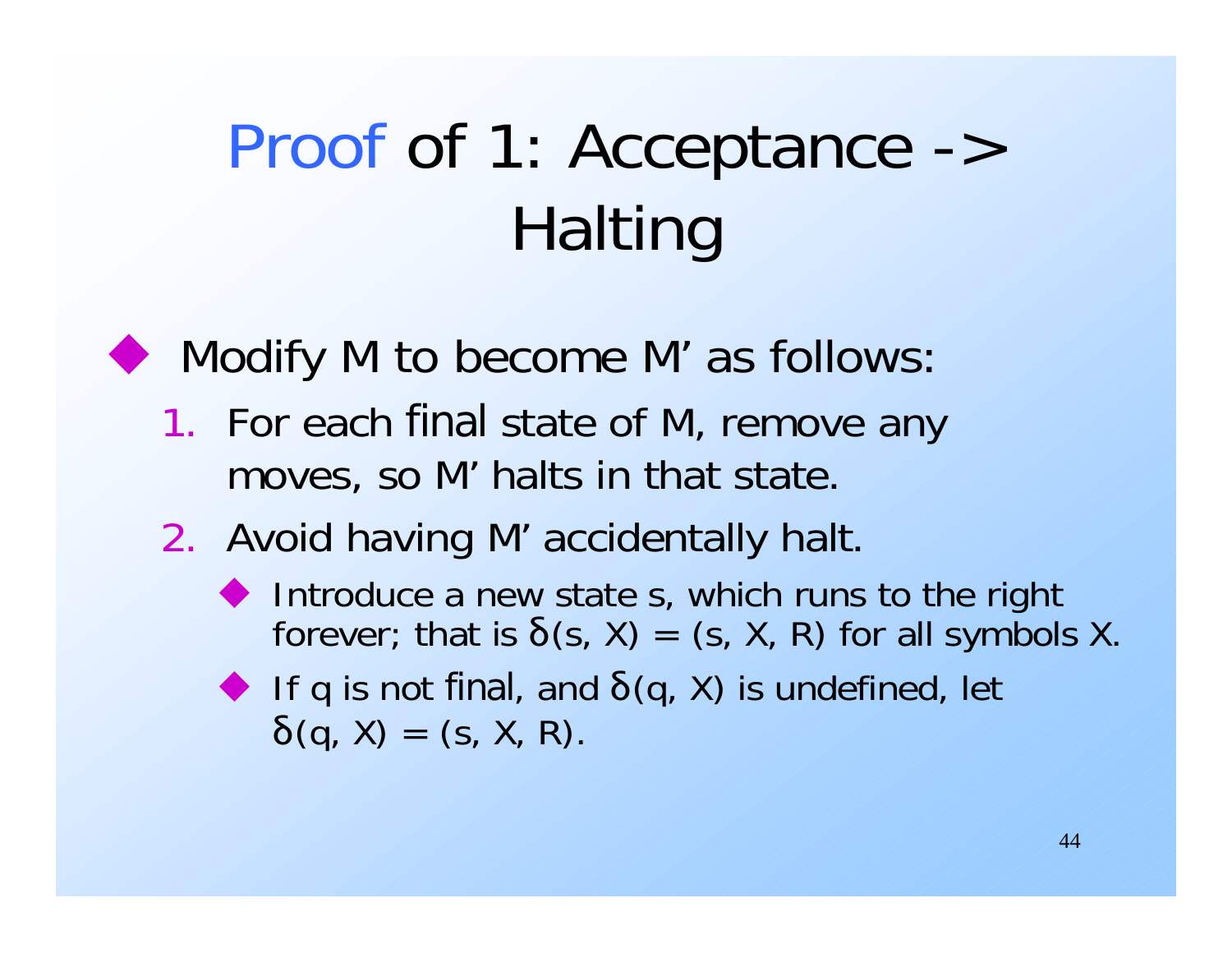## Proof of 2: Halting -> Acceptance

 $\blacklozenge$  Modify M to become M" as follows:

- 1. Introduce a new state f, the only final state of M".
- 2. f has no moves.
- 3. If δ(q, X) is undefined for any state q and symbol X, define it by  $\delta(q, X) = (f, X, R)$ .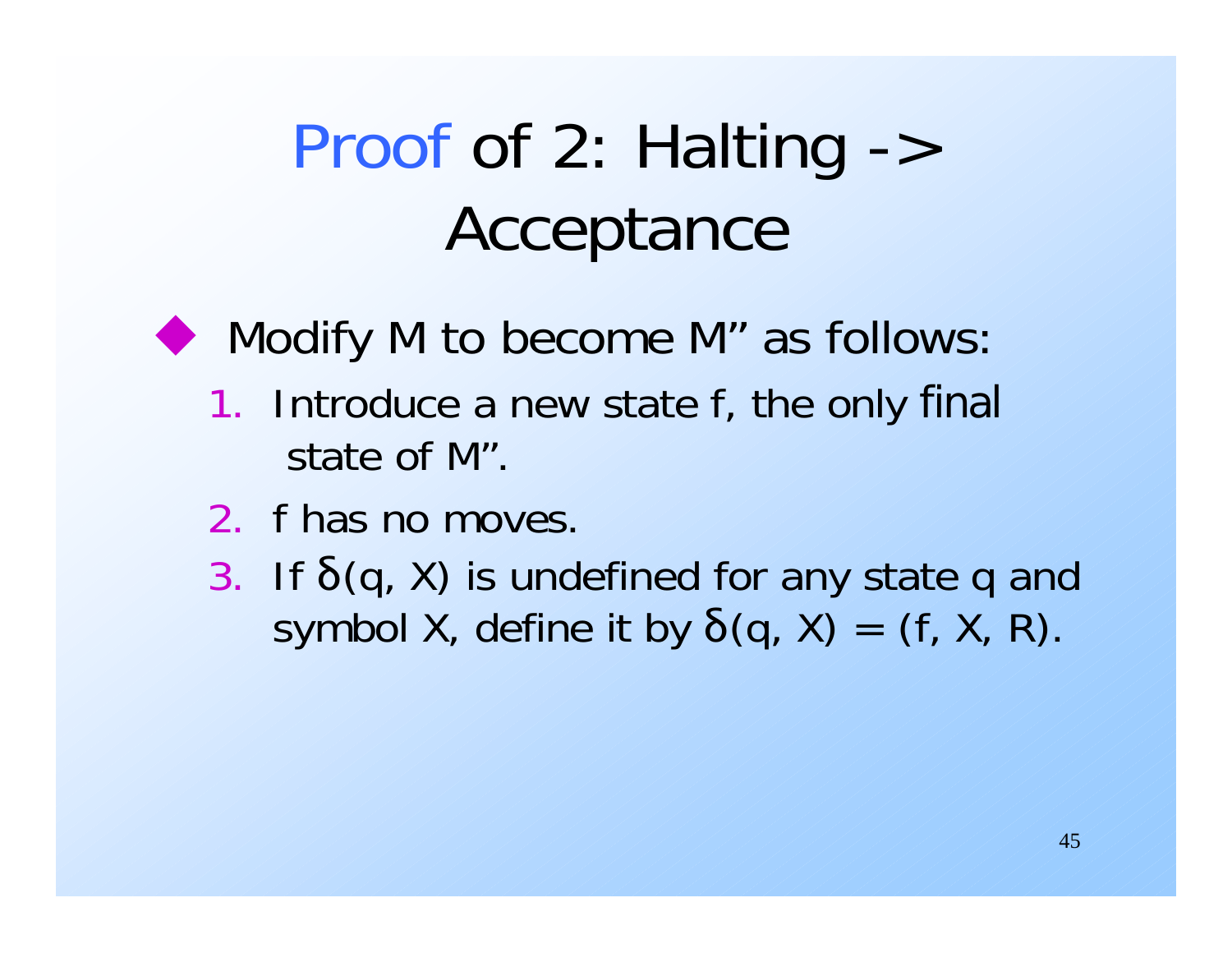# Recursively Enumerable Languages

We now see that the classes of languages defined by TM's using final state and halting are the same.

- This class of languages is called the recursively enumerable languages.
	- Why? The term actually predates the Turing machine and refers to another notion of computation of functions.

AMB =  $\{<\!\!\!\sigma\!\!>|\,G\!\!>$  is an ambiguous CFG $\}$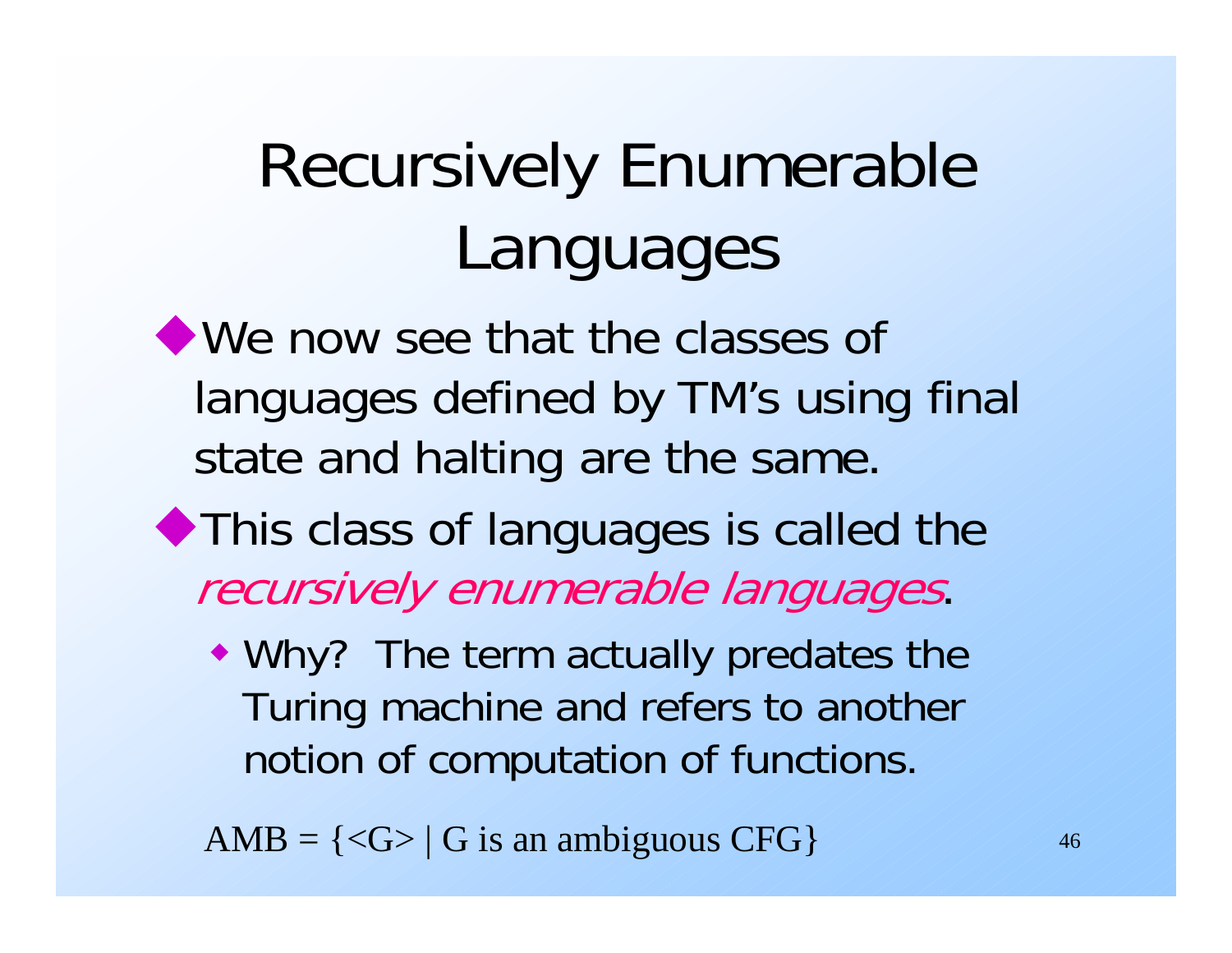## Recursive Languages

- An *algorithm* is a TM that is guaranteed to halt whether or not it accepts.
- If  $L = L(M)$  for some TM M that is an algorithm, we say L is a recursive (or decidable) language.
	- Why? Again, don't ask; it is a term with a history.

*Church-Turing Thesis: Halting Turing machines are equivalent to intuitive notion of algorithms.*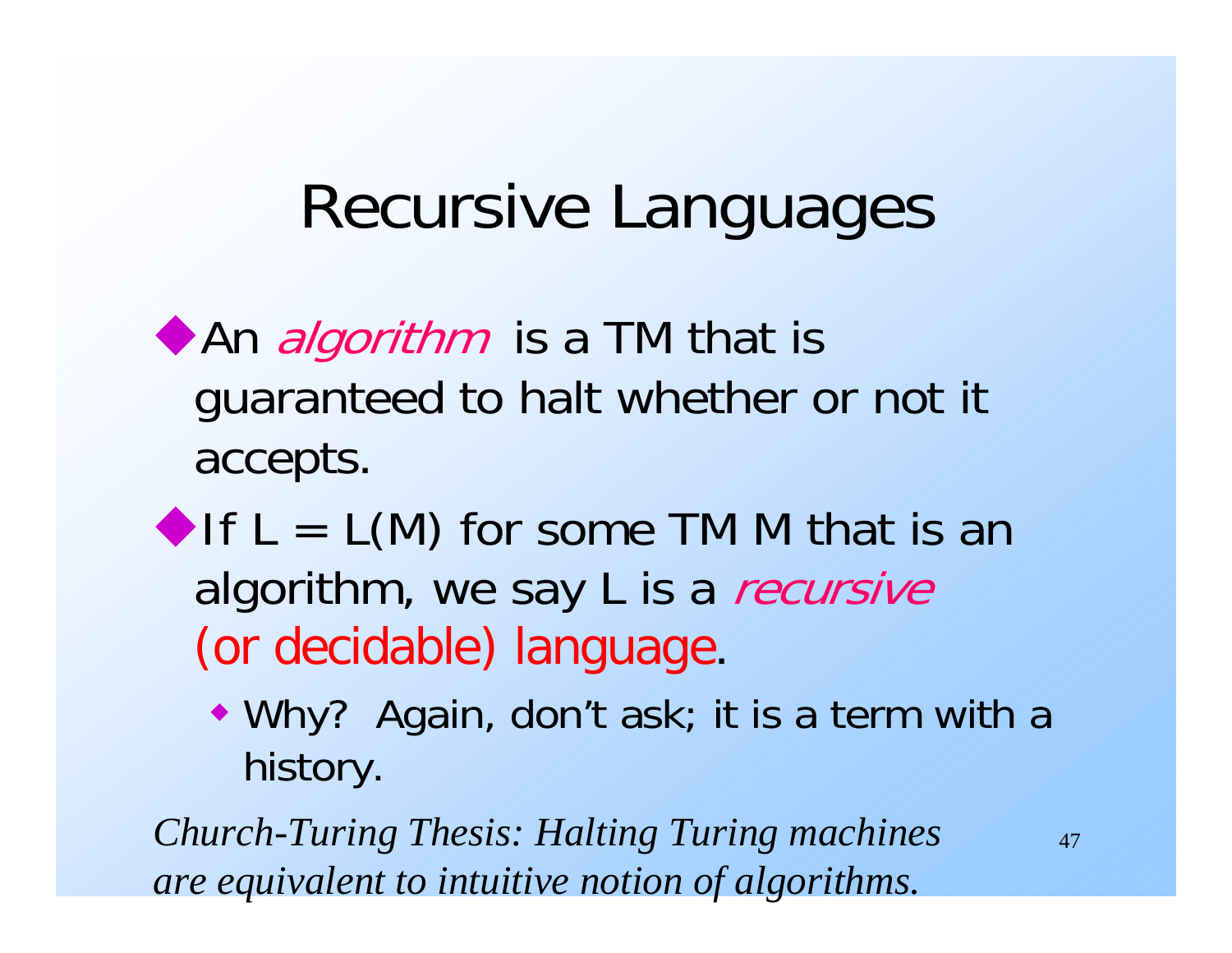Example: Recursive Languages

#### ◆ Every CFL is a recursive language.

- Use the CYK algorithm.
- Every regular language is a CFL (think of its DFA as a PDA that ignores its stack); therefore every regular language is recursive.



48 But not  $HALT = \{  \mid M \text{ is a TM that halts on every input} \}$ or  $AMB = \{ \langle G \rangle | G$  is an ambiguous CFG $\}$ or  $EQCFG = \{ \langle G_1, G_2 \rangle | G_1 \text{ and } G_2 \text{ are } CFGs, L(G_1) = L(G_2) \}$